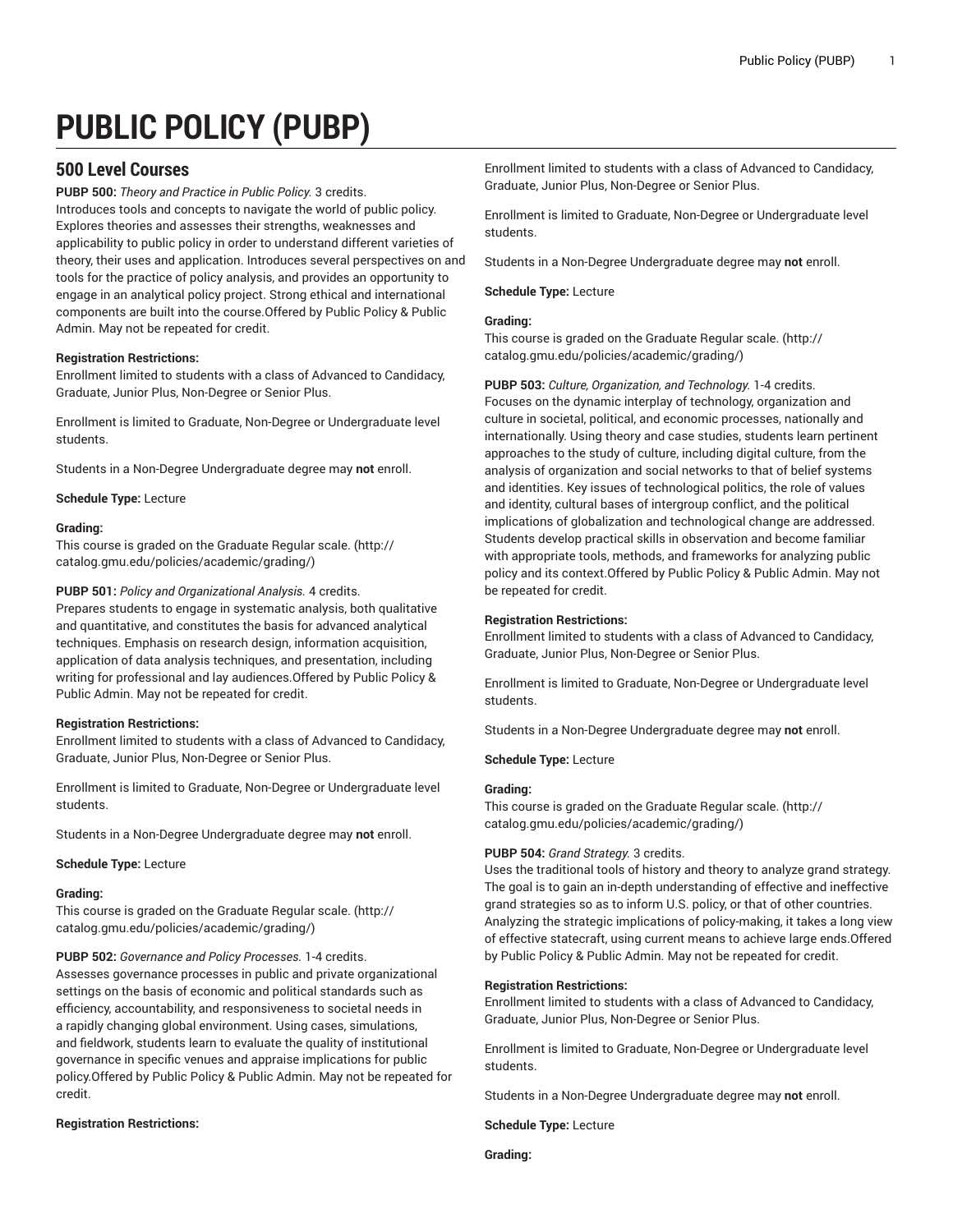This course is graded on the [Graduate Regular scale.](http://catalog.gmu.edu/policies/academic/grading/) [\(http://](http://catalog.gmu.edu/policies/academic/grading/) [catalog.gmu.edu/policies/academic/grading/\)](http://catalog.gmu.edu/policies/academic/grading/)

**PUBP 505:** *Politics and Practice of International Security Policy.* 3 credits. Drawing on current and historical cases, this course develops knowledge, strategies, and skills required to transform policy ideas and proposals into implemented policy on issues of international security.Offered by Public Policy & Public Admin. May not be repeated for credit.

# **Registration Restrictions:**

Enrollment limited to students with a class of Advanced to Candidacy, Graduate, Junior Plus, Non-Degree or Senior Plus.

Students in a Non-Degree Undergraduate degree may **not** enroll.

#### **Schedule Type:** Lecture

#### **Grading:**

This course is graded on the [Graduate Regular scale.](http://catalog.gmu.edu/policies/academic/grading/) [\(http://](http://catalog.gmu.edu/policies/academic/grading/) [catalog.gmu.edu/policies/academic/grading/\)](http://catalog.gmu.edu/policies/academic/grading/)

# **PUBP 506:** *Ethics and the Use of Force.* 3 credits.

Explores the relationship between weapons and warfare and the ethical issues raised by the use of force, both in past conflicts and in a current and future context. Examines the relationship between emerging technology enabled weapons and the just war tradition. Studies relevant theories of war and selected international laws and conventions governing war and weapons.Offered by Public Policy & Public Admin. May not be repeated for credit.

#### **Registration Restrictions:**

Enrollment limited to students with a class of Advanced to Candidacy, Graduate, Junior Plus, Non-Degree or Senior Plus.

Enrollment is limited to Graduate, Non-Degree or Undergraduate level students.

Students in a Non-Degree Undergraduate degree may **not** enroll.

#### **Schedule Type:** Lecture

#### **Grading:**

This course is graded on the [Graduate Regular scale.](http://catalog.gmu.edu/policies/academic/grading/) [\(http://](http://catalog.gmu.edu/policies/academic/grading/) [catalog.gmu.edu/policies/academic/grading/\)](http://catalog.gmu.edu/policies/academic/grading/)

#### **PUBP 533:** *Topics in Public Policy Processes.* 1-3 credits.

Focuses on selected topics in public policy processes and procedures on an introductory level.Offered by Public Policy & Public Admin. May be repeated within the term for a maximum 6 credits.

#### **Specialized Designation:** Topic Varies

#### **Registration Restrictions:**

Enrollment limited to students with a class of Advanced to Candidacy, Graduate, Junior Plus, Non-Degree or Senior Plus.

Enrollment is limited to Graduate, Non-Degree or Undergraduate level students.

Students in a Non-Degree Undergraduate degree may **not** enroll.

**Schedule Type:** Lec/Sem #1, Lec/Sem #2, Lec/Sem #3, Lec/Sem #4, Lec/ Sem #5, Lec/Sem #6, Lec/Sem #7, Lec/Sem #8, Lec/Sem #9, Lecture, Sem/Lec #10, Sem/Lec #11, Sem/Lec #12, Sem/Lec #13, Sem/Lec #14, Sem/Lec #15, Sem/Lec #16, Sem/Lec #17, Sem/Lec #18

This course is graded on the [Graduate Regular scale.](http://catalog.gmu.edu/policies/academic/grading/) ([http://](http://catalog.gmu.edu/policies/academic/grading/) [catalog.gmu.edu/policies/academic/grading/](http://catalog.gmu.edu/policies/academic/grading/))

#### **PUBP 550:** *Topics in Public Policy.* 1-3 credits.

Focuses on selected topics in public policy not covered in fixed-content public policy courses.Offered by Public Policy & Public Admin. May be repeated within the term.

# **Specialized Designation:** Topic Varies

# **Registration Restrictions:**

Enrollment limited to students with a class of Advanced to Candidacy, Graduate, Junior Plus, Non-Degree or Senior Plus.

Enrollment is limited to Graduate, Non-Degree or Undergraduate level students.

Students in a Non-Degree Undergraduate degree may **not** enroll.

**Schedule Type:** Lec/Sem #1, Lec/Sem #2, Lec/Sem #3, Lec/Sem #4, Lec/ Sem #5, Lec/Sem #6, Lec/Sem #7, Lec/Sem #8, Lec/Sem #9, Lecture, Sem/Lec #10, Sem/Lec #11, Sem/Lec #12, Sem/Lec #13, Sem/Lec #14, Sem/Lec #15, Sem/Lec #16, Sem/Lec #17, Sem/Lec #18

# **Grading:**

This course is graded on the [Graduate Regular scale.](http://catalog.gmu.edu/policies/academic/grading/) ([http://](http://catalog.gmu.edu/policies/academic/grading/) [catalog.gmu.edu/policies/academic/grading/](http://catalog.gmu.edu/policies/academic/grading/))

**PUBP 555:** *Economics Math Workshop.* 0 credits.

Short course covering math and calculus skills required for master's level managerial economics course PUBP720.Offered by Public Policy & Public Admin. May be repeated within the degree.

# **Registration Restrictions:**

Enrollment limited to students with a class of Advanced to Candidacy, Graduate, Junior Plus, Non-Degree or Senior Plus.

Enrollment is limited to Graduate, Non-Degree or Undergraduate level students.

Students in a Non-Degree Undergraduate degree may **not** enroll.

Enrollment limited to students in the Schar School of Policy and Gov college.

#### **Schedule Type:** Lecture

#### **Grading:**

This course is graded on the [Not Gradeable \(NG\) scale.](http://catalog.gmu.edu/policies/academic/grading/) ([http://](http://catalog.gmu.edu/policies/academic/grading/) [catalog.gmu.edu/policies/academic/grading/](http://catalog.gmu.edu/policies/academic/grading/))

#### **PUBP 556:** *Writing Workshop.* 0 credits.

A limited enrollment, noncredit, one-day workshop designed for master-level public policy students who want to improve their writing skills. Aimed at good writers who want to move to the next level of effectiveness. Taught by professional writers.Offered by Public Policy & Public Admin. May be repeated within the term.

#### **Specialized Designation:** Topic Varies

#### **Registration Restrictions:**

Enrollment limited to students with a class of Advanced to Candidacy, Graduate, Junior Plus, Non-Degree or Senior Plus.

Enrollment is limited to Graduate, Non-Degree or Undergraduate level students.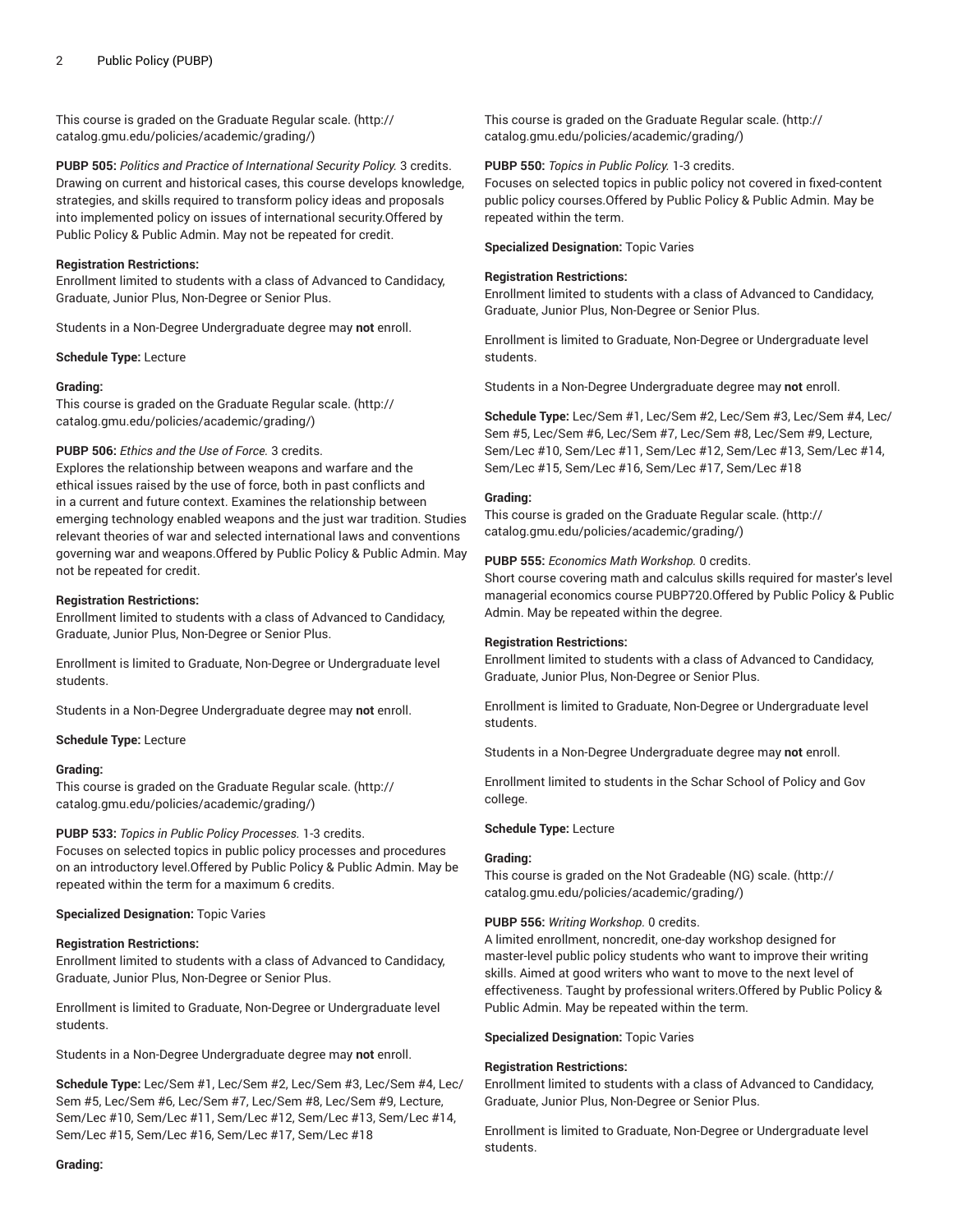Enrollment limited to students in the Schar School of Policy and Gov college.

**Schedule Type:** Lec/Sem #1, Lec/Sem #2, Lec/Sem #3, Lec/Sem #4, Lec/ Sem #5, Lec/Sem #6, Lec/Sem #7, Lec/Sem #8, Lec/Sem #9, Lecture, Sem/Lec #10, Sem/Lec #11, Sem/Lec #12, Sem/Lec #13, Sem/Lec #14, Sem/Lec #15, Sem/Lec #16, Sem/Lec #17, Sem/Lec #18

# **Grading:**

This course is graded on the [Not Gradeable \(NG\) scale. \(http://](http://catalog.gmu.edu/policies/academic/grading/) [catalog.gmu.edu/policies/academic/grading/\)](http://catalog.gmu.edu/policies/academic/grading/)

# **PUBP 570:** *Policy Writing Fundamentals.* 3 credits.

Designed for entering students whose writing skills and style must satisfy the demands of a rigorous graduate program; aims to give students the ability and confidence to write clearly and concisely for a variety of policy audiences; reviews basic rules and develops essential techniques for effective writing in graduate school and beyond.Offered by Public Policy & Public Admin. May not be repeated for credit.

#### **Registration Restrictions:**

Enrollment limited to students with a class of Advanced to Candidacy, Graduate, Junior Plus, Non-Degree or Senior Plus.

Enrollment is limited to Graduate, Non-Degree or Undergraduate level students.

Students in a Non-Degree Undergraduate degree may **not** enroll.

#### **Schedule Type:** Seminar

#### **Grading:**

This course is graded on the [Graduate Regular scale.](http://catalog.gmu.edu/policies/academic/grading/) [\(http://](http://catalog.gmu.edu/policies/academic/grading/) [catalog.gmu.edu/policies/academic/grading/\)](http://catalog.gmu.edu/policies/academic/grading/)

# **600 Level Courses**

**PUBP 601:** *Theory and Practice of Regional Economic Development.* 3 credits.

Helps students develop real-world skills to be a successful economic developer, consultant, policymaker, or change agent in this rapidly changing environment. Designed to provide a framework for understanding regional and national economic growth and prosperity, and provide tools to conduct concrete analyses to help decision makers, clients, and constituents make better-informed decisions.Offered by Public Policy & Public Admin. May not be repeated for credit.

#### **Registration Restrictions:**

Enrollment limited to students with a class of Advanced to Candidacy, Graduate, Junior Plus, Non-Degree or Senior Plus.

Enrollment is limited to Graduate, Non-Degree or Undergraduate level students.

Students in a Non-Degree Undergraduate degree may **not** enroll.

#### **Schedule Type:** Lecture

# **Grading:**

This course is graded on the [Graduate Regular scale.](http://catalog.gmu.edu/policies/academic/grading/) [\(http://](http://catalog.gmu.edu/policies/academic/grading/) [catalog.gmu.edu/policies/academic/grading/\)](http://catalog.gmu.edu/policies/academic/grading/)

**PUBP 602:** *Regional Economic Development: Strategies and Applications.* 3 credits.

Introduces range of methods for tracking the performance of metropolitan economies, identifying opportunities for economic development, and assessing effectiveness of public and private investments designed to achieve region's economic growth. Also examines strategies and case results of economic development plans and projects.Offered by Public Policy & Public Admin. May not be repeated for credit.

# **Registration Restrictions:**

Enrollment limited to students with a class of Advanced to Candidacy, Graduate, Junior Plus, Non-Degree or Senior Plus.

Enrollment is limited to Graduate, Non-Degree or Undergraduate level students.

Students in a Non-Degree Undergraduate degree may **not** enroll.

#### **Schedule Type:** Lecture

# **Grading:**

This course is graded on the [Graduate Regular scale.](http://catalog.gmu.edu/policies/academic/grading/) ([http://](http://catalog.gmu.edu/policies/academic/grading/) [catalog.gmu.edu/policies/academic/grading/](http://catalog.gmu.edu/policies/academic/grading/))

# **PUBP 605:** *State and Local Government Policy and Economic Development.* 3 credits.

Examines state and local government policies and processes to promote local economic development, including institutional arrangements, financing and tax incentives, nonfinancial strategies and approaches, land use, environmental and other relevant regulations, and relationships across government and nongovernmental organizations.Offered by Public Policy & Public Admin. May not be repeated for credit.

#### **Registration Restrictions:**

Enrollment limited to students with a class of Advanced to Candidacy, Graduate, Junior Plus, Non-Degree or Senior Plus.

Enrollment is limited to Graduate, Non-Degree or Undergraduate level students.

Students in a Non-Degree Undergraduate degree may **not** enroll.

#### **Schedule Type:** Lecture

# **Grading:**

This course is graded on the [Graduate Regular scale.](http://catalog.gmu.edu/policies/academic/grading/) ([http://](http://catalog.gmu.edu/policies/academic/grading/) [catalog.gmu.edu/policies/academic/grading/](http://catalog.gmu.edu/policies/academic/grading/))

# **PUBP 610:** *Organizations, Management, and Work: Theory and Practice.* 2 credits.

This introduction to organizations, management, and work examines ideas and practices from two perspectives: conventional ones that go back to the industrial age and scientific management; and contemporary ones that have to do with organizing knowledge-work. Covers contributions of a range of writers and deals with foundations of OD from the standpoint of both theory and practice.Offered by Public Policy & Public Admin. May not be repeated for credit.

# **Registration Restrictions:**

Enrollment limited to students with a class of Advanced to Candidacy, Graduate, Junior Plus, Non-Degree or Senior Plus.

Enrollment is limited to Graduate, Non-Degree or Undergraduate level students.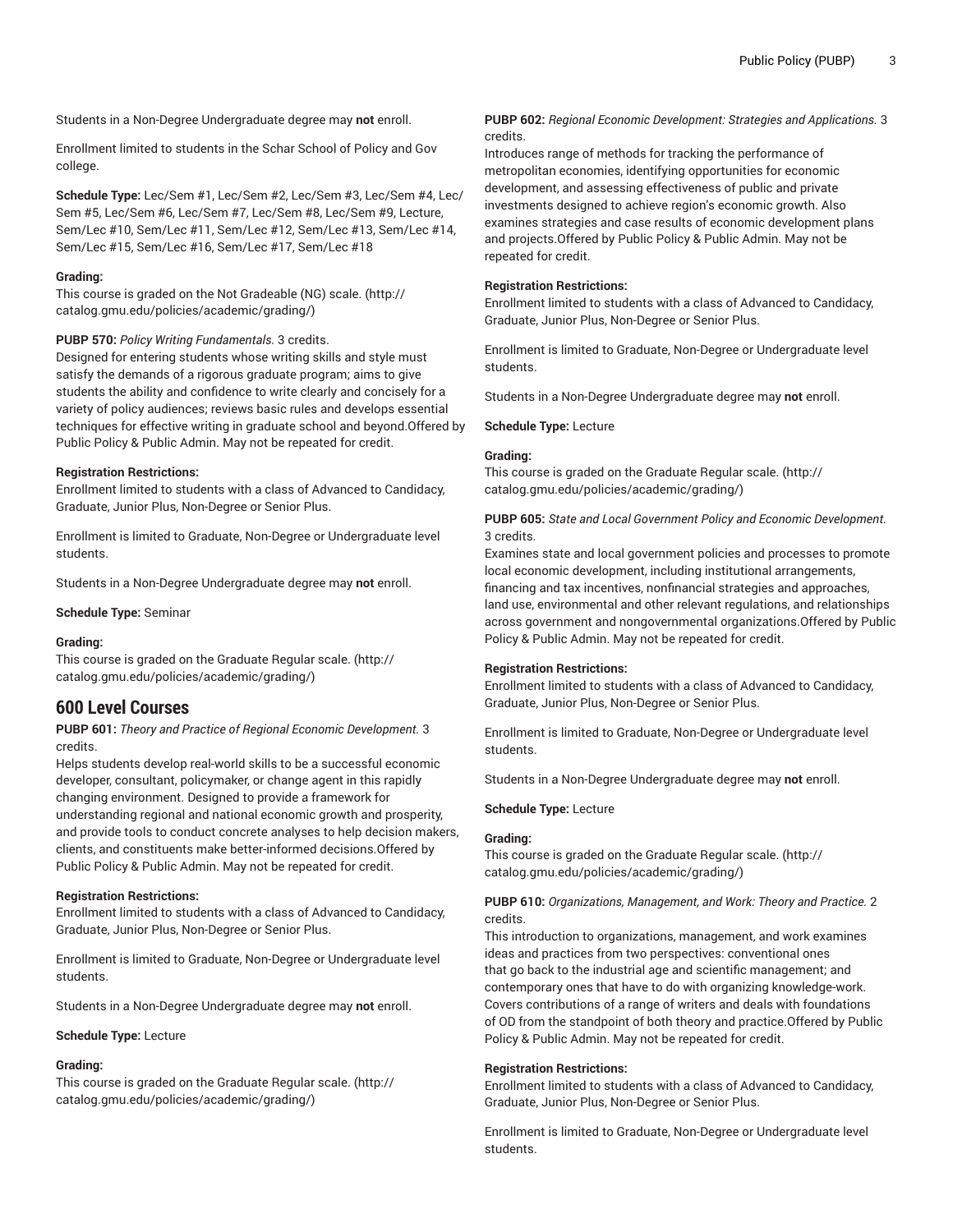#### **Schedule Type:** Lecture

# **Grading:**

This course is graded on the [Graduate Regular scale.](http://catalog.gmu.edu/policies/academic/grading/) [\(http://](http://catalog.gmu.edu/policies/academic/grading/) [catalog.gmu.edu/policies/academic/grading/\)](http://catalog.gmu.edu/policies/academic/grading/)

**PUBP 611:** *Critical Infrastructure Protection in Theory, Policy and Practice.* 2 credits.

Introduces critical infrastructure protection as a policy field, examines its institutional framework, and considers its foundations in political and economic theory.Offered by Public Policy & Public Admin. May not be repeated for credit.

# **Registration Restrictions:**

Enrollment limited to students with a class of Advanced to Candidacy, Graduate, Junior Plus, Non-Degree or Senior Plus.

Enrollment is limited to Graduate, Non-Degree or Undergraduate level students.

Students in a Non-Degree Undergraduate degree may **not** enroll.

#### **Schedule Type:** Lecture

#### **Grading:**

This course is graded on the [Graduate Regular scale.](http://catalog.gmu.edu/policies/academic/grading/) [\(http://](http://catalog.gmu.edu/policies/academic/grading/) [catalog.gmu.edu/policies/academic/grading/\)](http://catalog.gmu.edu/policies/academic/grading/)

**PUBP 650:** *International Conflict and Crisis Response.* 3 credits. First course of two-semester sequence on international peace operations. Focuses on emerging theory of peace operations, including peacemaking activities of United Nations and other diplomatic initiatives; peace-building activities of international organizations and nongovernmental organizations; and peace support provided by international militaries.Offered by Public Policy & Public Admin. May not be repeated for credit.

#### **Registration Restrictions:**

Enrollment limited to students with a class of Advanced to Candidacy, Graduate, Junior Plus, Non-Degree or Senior Plus.

Enrollment is limited to Graduate, Non-Degree or Undergraduate level students.

Students in a Non-Degree Undergraduate degree may **not** enroll.

#### **Schedule Type:** Lecture

# **Grading:**

This course is graded on the [Graduate Regular scale.](http://catalog.gmu.edu/policies/academic/grading/) [\(http://](http://catalog.gmu.edu/policies/academic/grading/) [catalog.gmu.edu/policies/academic/grading/\)](http://catalog.gmu.edu/policies/academic/grading/)

**PUBP 651:** *Peace and Stabilization Operations.* 3 credits.

Second course of two-semester sequence on international peace operations. Focuses on application of emerging theory of peace operations, including peace-making activities of United Nations and other diplomatic initiatives; peace-building activities of international organizations and nongovernmental organizations; and peace support provided by international militaries. Several guest lectures from past and present peace operations provide practical information for future staff of peace operations.Offered by Public Policy & Public Admin. May not be repeated for credit.

# **Registration Restrictions:**

Enrollment limited to students with a class of Advanced to Candidacy, Graduate, Junior Plus, Non-Degree or Senior Plus.

Enrollment is limited to Graduate, Non-Degree or Undergraduate level students.

Students in a Non-Degree Undergraduate degree may **not** enroll.

#### **Schedule Type:** Lecture

# **Grading:**

This course is graded on the [Graduate Regular scale.](http://catalog.gmu.edu/policies/academic/grading/) ([http://](http://catalog.gmu.edu/policies/academic/grading/) [catalog.gmu.edu/policies/academic/grading/](http://catalog.gmu.edu/policies/academic/grading/))

**PUBP 652:** *Strategies for Peace and Stabilization Operations.* 4 credits. This course concentrates on the institutional mindsets, characteristics, and behaviors of the actors involved in peace operations. Readings, roleplays, and research underpin the class. Special attention is also paid to developing students' graduate-level research and writing skills.Offered by Public Policy & Public Admin. May not be repeated for credit.

#### **Registration Restrictions:**

Enrollment limited to students with a class of Advanced to Candidacy, Graduate, Junior Plus, Non-Degree or Senior Plus.

Enrollment is limited to Graduate, Non-Degree or Undergraduate level students.

Students in a Non-Degree Undergraduate degree may **not** enroll.

**Schedule Type:** Lecture

# **Grading:**

This course is graded on the [Graduate Regular scale.](http://catalog.gmu.edu/policies/academic/grading/) ([http://](http://catalog.gmu.edu/policies/academic/grading/) [catalog.gmu.edu/policies/academic/grading/](http://catalog.gmu.edu/policies/academic/grading/))

# **PUBP 653:** *Interagency Operations in Conflict and Post-Conflict Settings.* 3 credits.

Examines the U.S. Interagency process as it relates to peace operations. Various departments and agencies maintaining equities in overseas missions will be identified and explored. Case studies highlight instances of success or failure in application of a "whole-of-government" approach to intervention. Examines significant problems hampering Interagency cooperation today and recent policy directives, frameworks, and initiatives developed to address this situation.Offered by Public Policy & Public Admin. May not be repeated for credit.

#### **Registration Restrictions:**

Enrollment limited to students with a class of Advanced to Candidacy, Graduate, Junior Plus, Non-Degree or Senior Plus.

Enrollment is limited to Graduate, Non-Degree or Undergraduate level students.

Students in a Non-Degree Undergraduate degree may **not** enroll.

**Schedule Type:** Lecture

# **Grading:**

This course is graded on the [Graduate Regular scale.](http://catalog.gmu.edu/policies/academic/grading/) ([http://](http://catalog.gmu.edu/policies/academic/grading/) [catalog.gmu.edu/policies/academic/grading/](http://catalog.gmu.edu/policies/academic/grading/))

# **PUBP 654:** *Analysis for Peace Operations.* 3 credits.

Examines theories of human behavior and social systems as they relate to conflict at the interpersonal, community, and international level. The class provides a foundation of academic thinking about the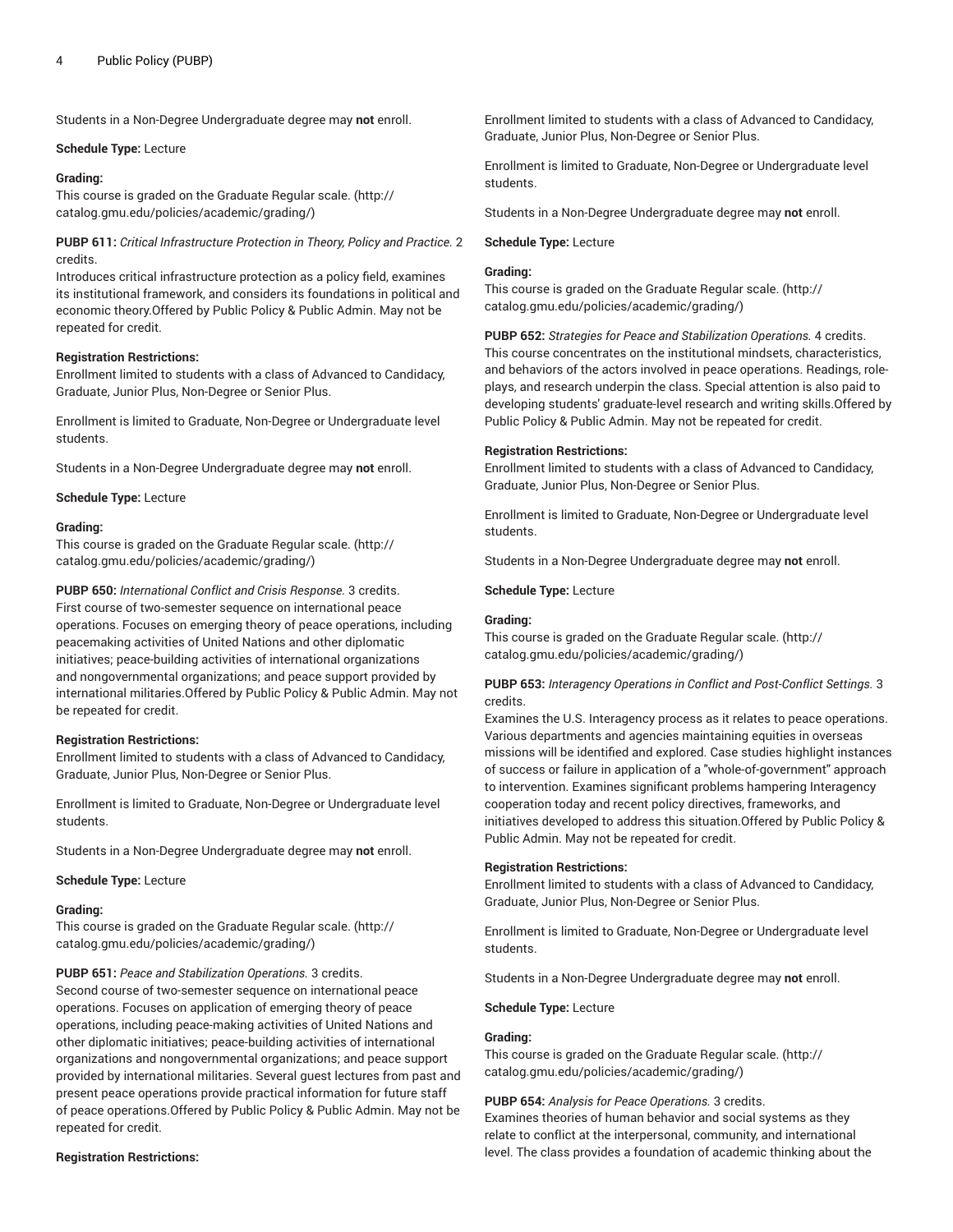role of conflict in violent and peaceful social change. At the end of the course, students should be able to think systematically and critically about conflict, and engage in practical application of conflict analysis techniques to peace operations.Offered by Public Policy & Public Admin. May not be repeated for credit.

#### **Registration Restrictions:**

Enrollment limited to students with a class of Advanced to Candidacy, Graduate, Junior Plus, Non-Degree or Senior Plus.

Enrollment is limited to Graduate, Non-Degree or Undergraduate level students.

Students in a Non-Degree Undergraduate degree may **not** enroll.

#### **Schedule Type:** Lecture

#### **Grading:**

This course is graded on the [Graduate Regular scale.](http://catalog.gmu.edu/policies/academic/grading/) [\(http://](http://catalog.gmu.edu/policies/academic/grading/) [catalog.gmu.edu/policies/academic/grading/\)](http://catalog.gmu.edu/policies/academic/grading/)

# **PUBP 655:** *State- and Institution-Building.* 4 credits.

Ending prolonged civil conflicts often necessitates building stronger state institutions as well as addressing broader social, economic, and political issues affecting particular places and peoples. This course examines the literatures on state formation and state building from a historic, regional, and functional perspective paying special attention to polities exiting civil conflicts.Offered by Public Policy & Public Admin. May not be repeated for credit.

#### **Registration Restrictions:**

Enrollment limited to students with a class of Advanced to Candidacy, Graduate, Junior Plus, Non-Degree or Senior Plus.

Enrollment is limited to Graduate, Non-Degree or Undergraduate level students.

Students in a Non-Degree Undergraduate degree may **not** enroll.

#### **Schedule Type:** Lecture

# **Grading:**

This course is graded on the [Graduate Regular scale.](http://catalog.gmu.edu/policies/academic/grading/) [\(http://](http://catalog.gmu.edu/policies/academic/grading/) [catalog.gmu.edu/policies/academic/grading/\)](http://catalog.gmu.edu/policies/academic/grading/)

# **700 Level Courses**

**PUBP 700:** *Theory and Practice in Public Policy.* 1-4 credits. Theories of public policy emphasizing historical intellectual development, and role theory and ethics may play in public policy making. Assumptions made by policy professionals examined against broad range of philosophical, social, political, and economic imperatives affecting public policy environment.Offered by Public Policy & Public Admin. May not be repeated for credit.

#### **Registration Restrictions:**

Enrollment is limited to Graduate or Non-Degree level students.

Students in a Non-Degree Undergraduate degree may **not** enroll.

**Schedule Type:** Lecture

#### **Grading:**

This course is graded on the [Graduate Regular scale.](http://catalog.gmu.edu/policies/academic/grading/) [\(http://](http://catalog.gmu.edu/policies/academic/grading/) [catalog.gmu.edu/policies/academic/grading/\)](http://catalog.gmu.edu/policies/academic/grading/)

# **PUBP 702:** *Comparing Political Institutions.* 3 credits.

Examines political institutions and processes from comparative and international perspectives, and role of political environment in economic trade and investment policy decisions. Examines how generalizability, objective knowledge and understanding, and nature of evidence impact public policy.Offered by Public Policy & Public Admin. May not be repeated for credit.

#### **Registration Restrictions:**

Enrollment is limited to Graduate or Non-Degree level students.

Students in a Non-Degree Undergraduate degree may **not** enroll.

**Schedule Type:** Lecture

## **Grading:**

This course is graded on the [Graduate Regular scale.](http://catalog.gmu.edu/policies/academic/grading/) ([http://](http://catalog.gmu.edu/policies/academic/grading/) [catalog.gmu.edu/policies/academic/grading/](http://catalog.gmu.edu/policies/academic/grading/))

**PUBP 704:** *Statistical Methods in Policy Analysis.* 3 credits.

Graduate-level introduction to statistical methods and techniques used in policy sciences. Topics include descriptive statistics, sampling and probability theory, graphical data display, estimation and significance testing, contingency tables, bivariate regression and correlation, and multiple regression, with introduction to computer based statistical analysis.Offered by Public Policy & Public Admin. May not be repeated for credit.

# **Registration Restrictions:**

Enrollment is limited to Graduate or Non-Degree level students.

Students in a Non-Degree Undergraduate degree may **not** enroll.

#### **Schedule Type:** Lecture

# **Grading:**

This course is graded on the [Graduate Regular scale.](http://catalog.gmu.edu/policies/academic/grading/) ([http://](http://catalog.gmu.edu/policies/academic/grading/) [catalog.gmu.edu/policies/academic/grading/](http://catalog.gmu.edu/policies/academic/grading/))

# **PUBP 707:** *Budget Decision Making: Concepts and Practices in Economic and Financial Analyses.* 3 credits.

Studies analytical concepts and techniques used in public-sector overall budgetary and specific project decision making. Includes conceptual concerns and quantitative techniques used in benefit-cost analysis, capital budgeting, financial analysis, and various specialty applications, such as economic and fiscal impact analysis. These are all interrelated by the desire to measure the benefits versus the costs of various alternative public decisions. Attention is given to measuring results over time and the use of present value techniques. Assesses strengths and weaknesses of analytical techniques. Emphasizes the process of defining the appropriate stakeholders affected by decisions, the sources and quality of data, and the rigor of conducting studies.Offered by Public Policy & Public Admin. May not be repeated for credit.

#### **Registration Restrictions:**

Enrollment is limited to Graduate or Non-Degree level students.

Students in a Non-Degree Undergraduate degree may **not** enroll.

**Schedule Type:** Lecture

# **Grading:**

This course is graded on the [Graduate Regular scale.](http://catalog.gmu.edu/policies/academic/grading/) ([http://](http://catalog.gmu.edu/policies/academic/grading/) [catalog.gmu.edu/policies/academic/grading/](http://catalog.gmu.edu/policies/academic/grading/))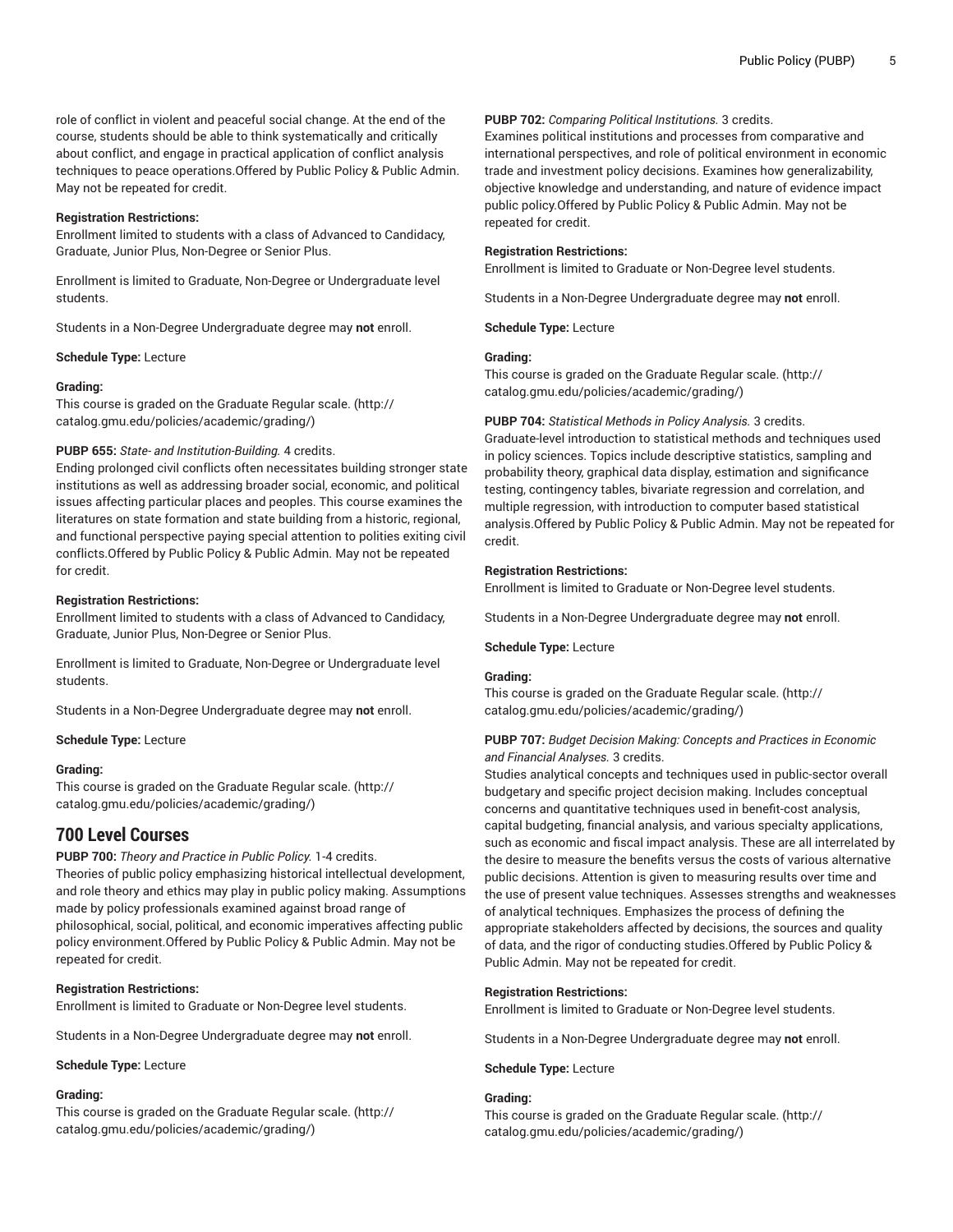# **PUBP 709:** *Professional Writing for Policy.* 3 credits.

Professional Writing teaches effective writing for the professions. The course includes the fundamentals of writing -- grammar, word usage and paragraphing  $\spadesuit$  and instruction in selected genres, including news stories, editorials, and research writing. Offered by Public Policy & Public Admin. May not be repeated for credit.

#### **Registration Restrictions:**

Enrollment is limited to Graduate or Non-Degree level students.

Students in a Non-Degree Post-Baccalaureate or Non-Degree Undergraduate degrees may **not** enroll.

Enrollment limited to students in the Schar School of Policy and Gov college.

**Schedule Type:** Lecture

#### **Grading:**

This course is graded on the [Graduate Regular scale.](http://catalog.gmu.edu/policies/academic/grading/) [\(http://](http://catalog.gmu.edu/policies/academic/grading/) [catalog.gmu.edu/policies/academic/grading/\)](http://catalog.gmu.edu/policies/academic/grading/)

# **PUBP 710:** *Topics in Public Policy.* 1-3 credits.

Focuses on selected topics in public policy not covered by fixed-content public policy courses.Offered by Public Policy & Public Admin. May be repeated within the term for a maximum 15 credits.

**Specialized Designation:** Topic Varies

#### **Registration Restrictions:**

Enrollment is limited to Graduate or Non-Degree level students.

Students in a Non-Degree Undergraduate degree may **not** enroll.

**Schedule Type:** Lec/Sem #1, Lec/Sem #2, Lec/Sem #3, Lec/Sem #4, Lec/ Sem #5, Lec/Sem #6, Lec/Sem #7, Lec/Sem #8, Lec/Sem #9, Lecture, Sem/Lec #10, Sem/Lec #11, Sem/Lec #12, Sem/Lec #13, Sem/Lec #14, Sem/Lec #15, Sem/Lec #16, Sem/Lec #17, Sem/Lec #18

# **Grading:**

This course is graded on the [Graduate Regular scale.](http://catalog.gmu.edu/policies/academic/grading/) [\(http://](http://catalog.gmu.edu/policies/academic/grading/) [catalog.gmu.edu/policies/academic/grading/\)](http://catalog.gmu.edu/policies/academic/grading/)

**PUBP 712:** *Policy Systems Analysis and Management Science.* 3 credits. Introduces analytical models and analysis to support decisions. Primary emphasis on understanding techniques of operation research and management science, cost benefits, and cost effectiveness for public decision making. Using mathematical details of algorithms to solve models not emphasized except as it contributes to understanding reliability and validity of methodologies. Through case studies and computer solutions, offers appreciation of when, where, and how to use models. Students demonstrate their understanding of techniques by applying them to term research project on government program.Offered by Public Policy & Public Admin. May not be repeated for credit.

# **Registration Restrictions:**

Enrollment is limited to Graduate or Non-Degree level students.

Students in a Non-Degree Undergraduate degree may **not** enroll.

#### **Schedule Type:** Lecture

#### **Grading:**

This course is graded on the [Graduate Regular scale.](http://catalog.gmu.edu/policies/academic/grading/) [\(http://](http://catalog.gmu.edu/policies/academic/grading/) [catalog.gmu.edu/policies/academic/grading/\)](http://catalog.gmu.edu/policies/academic/grading/)

# **PUBP 714:** *Topics in Transportation Policy, Operations, and Logistics.* 1-3 credits.

Issues in transportation policy, operations and logistics in United States and abroad. Includes practical applications of theories and analysis to policy problems, and emphasizes competence in improving policy in selected domains. May be taken up to three times and simultaneously for sections addressing different subject matter.Offered by Public Policy & Public Admin. May be repeated within the term for a maximum 9 credits.

**Specialized Designation:** Topic Varies

#### **Registration Restrictions:**

Enrollment is limited to Graduate or Non-Degree level students.

Students in a Non-Degree Undergraduate degree may **not** enroll.

**Schedule Type:** Lec/Sem #1, Lec/Sem #2, Lec/Sem #3, Lec/Sem #4, Lec/ Sem #5, Lec/Sem #6, Lec/Sem #7, Lec/Sem #8, Lec/Sem #9, Lecture, Sem/Lec #10, Sem/Lec #11, Sem/Lec #12, Sem/Lec #13, Sem/Lec #14, Sem/Lec #15, Sem/Lec #16, Sem/Lec #17, Sem/Lec #18

#### **Grading:**

This course is graded on the [Graduate Regular scale.](http://catalog.gmu.edu/policies/academic/grading/) ([http://](http://catalog.gmu.edu/policies/academic/grading/) [catalog.gmu.edu/policies/academic/grading/](http://catalog.gmu.edu/policies/academic/grading/))

**PUBP 715:** *Introduction to Transportation Systems.* 3 credits. Transportation is a service that contributes substantially to well-being of advanced economies. Resource requirements and byproducts of transportation also pose sobering environmental challenges for society. Course examines history and development of transportation systems; contribution to and impact on society; institutions and practices that govern planning, design, construction, operation, maintenance, and retirement from service; and policy and managerial challenges, and tools and techniques for addressing them.Offered by Public Policy & Public Admin. May not be repeated for credit.

#### **Registration Restrictions:**

Enrollment is limited to Graduate or Non-Degree level students.

Students in a Non-Degree Undergraduate degree may **not** enroll.

**Schedule Type:** Lecture

#### **Grading:**

This course is graded on the [Graduate Regular scale.](http://catalog.gmu.edu/policies/academic/grading/) ([http://](http://catalog.gmu.edu/policies/academic/grading/) [catalog.gmu.edu/policies/academic/grading/](http://catalog.gmu.edu/policies/academic/grading/))

**PUBP 716:** *Transportation Operations and Logistics.* 3 credits. Provides survey of issues, methods, problems, and strategies. Topics include origins of logistics, industry structure, pricing, underwriting, rate making, compliance, inventory effects, just-in-time inventory management (JIT), materials requirements planning (MRP), customer service and order processing operations, sales functions and operations, dispatch and fleet manager functions and operations, rate-setting among three parties, typical electronic and paper document flow, routing and scheduling, route selection, satellite load tracking through dispatchcustomer web inquiry, role of ITS in route selection, toll system use, congestion, training activities, and logistics markets.Offered by Public Policy & Public Admin. May not be repeated for credit.

# **Registration Restrictions:**

Enrollment is limited to Graduate or Non-Degree level students.

Students in a Non-Degree Undergraduate degree may **not** enroll.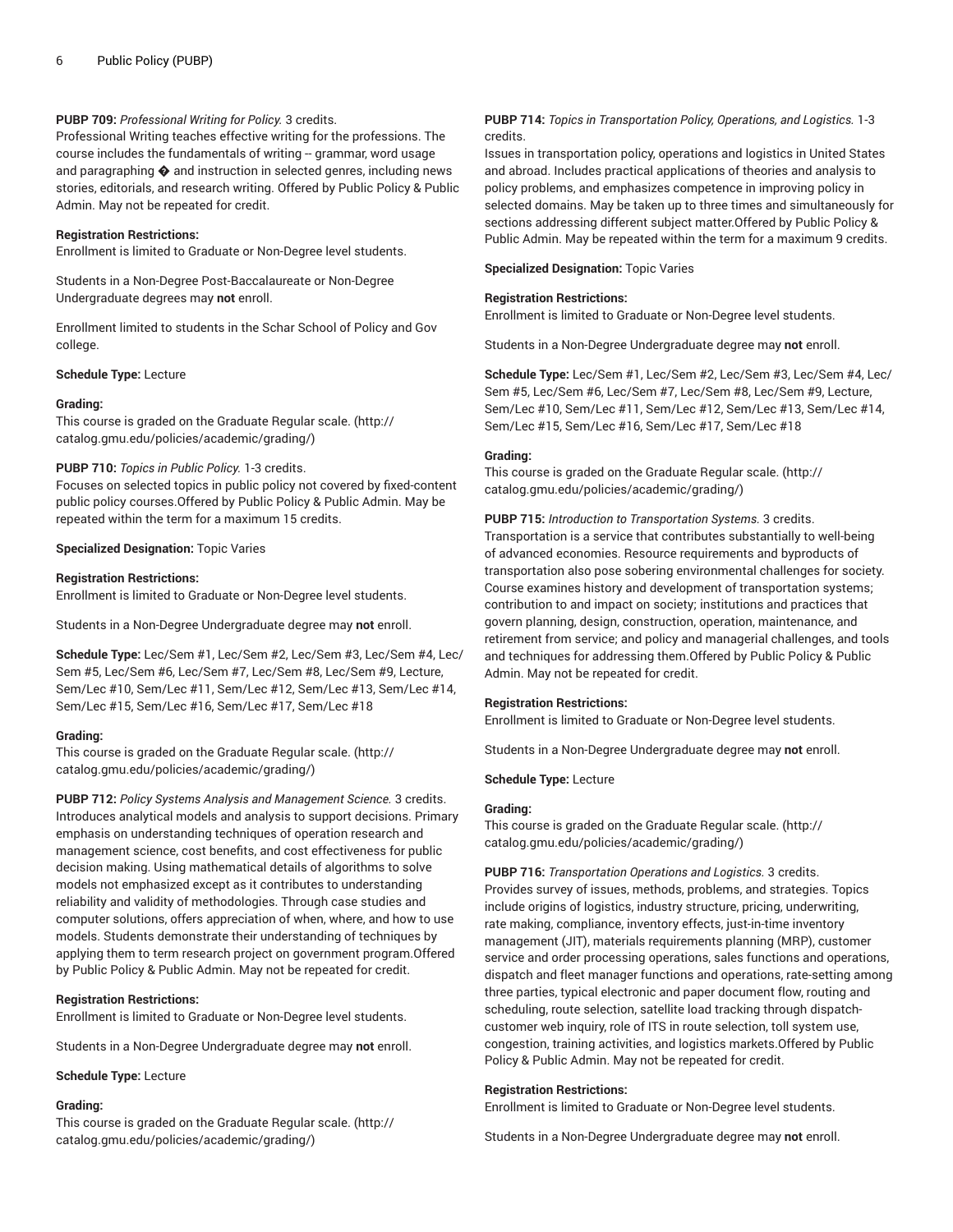# **Schedule Type:** Lecture

# **Grading:**

This course is graded on the [Graduate Regular scale.](http://catalog.gmu.edu/policies/academic/grading/) [\(http://](http://catalog.gmu.edu/policies/academic/grading/) [catalog.gmu.edu/policies/academic/grading/\)](http://catalog.gmu.edu/policies/academic/grading/)

**PUBP 717:** *Analysis for Transportation Managers.* 4 credits.

Introduces basic methods of transportation analysis and evaluation relating them to policy framework. Covers descriptive statistics, hypothesis testing, contingency tables (Chi-Square analysis), regression, optimization, demand elasticities, and gravity model. Also covers sources of transportation data and research design. Teaches mathematical base and logic of each technique, but primary emphasis is applying methods to relevant policy and management problems. Students required to complete series of assignments along with research proposal focused on applying one or more methods to problem of their own interest.Offered by Public Policy & Public Admin. May not be repeated for credit.

#### **Registration Restrictions:**

Enrollment is limited to Graduate or Non-Degree level students.

Students in a Non-Degree Undergraduate degree may **not** enroll.

**Schedule Type:** Lecture

#### **Grading:**

This course is graded on the [Graduate Regular scale.](http://catalog.gmu.edu/policies/academic/grading/) [\(http://](http://catalog.gmu.edu/policies/academic/grading/) [catalog.gmu.edu/policies/academic/grading/\)](http://catalog.gmu.edu/policies/academic/grading/)

#### **PUBP 718:** *Transportation Planning and Policy.* 3 credits.

Introduces highway, rail, air, and water transport planning in United States. Teaches legislative, organizational, fiscal, legal and political environment within which planning for transportation facilities and services takes place. Introduce technical and analytical methods for transportation planning. Focus is largely on public sector, but also considers commercial transport planning and role of private sector in helping to design, manage, and finance transport systems.Offered by Public Policy & Public Admin. May not be repeated for credit.

#### **Registration Restrictions:**

Enrollment is limited to Graduate or Non-Degree level students.

Students in a Non-Degree Undergraduate degree may **not** enroll.

#### **Schedule Type:** Lecture

#### **Grading:**

This course is graded on the [Graduate Regular scale.](http://catalog.gmu.edu/policies/academic/grading/) [\(http://](http://catalog.gmu.edu/policies/academic/grading/) [catalog.gmu.edu/policies/academic/grading/\)](http://catalog.gmu.edu/policies/academic/grading/)

# **PUBP 719:** *Transportation Law.* 3 credits.

Examines legal environment of transportation. Topics include basic legal concepts and institutions, history and evolution of price and service regulation, environmental law and regulation, labor relations, and property.Offered by Public Policy & Public Admin. May not be repeated for credit.

#### **Registration Restrictions:**

Enrollment is limited to Graduate or Non-Degree level students.

Students in a Non-Degree Undergraduate degree may **not** enroll.

**Schedule Type:** Lecture

**Grading:**

This course is graded on the [Graduate Regular scale.](http://catalog.gmu.edu/policies/academic/grading/) ([http://](http://catalog.gmu.edu/policies/academic/grading/) [catalog.gmu.edu/policies/academic/grading/](http://catalog.gmu.edu/policies/academic/grading/))

# **PUBP 720:** *Managerial Economics and Policy Analysis.* 3 credits.

Introduces microeconomics theory and its application in analyzing public policy issues. Provides capability to understand economic literature and theories.Offered by Public Policy & Public Admin. May not be repeated for credit.

#### **Registration Restrictions:**

Enrollment is limited to Graduate or Non-Degree level students.

Students in a Non-Degree Undergraduate degree may **not** enroll.

**Schedule Type:** Lecture

# **Grading:**

This course is graded on the [Graduate Regular scale.](http://catalog.gmu.edu/policies/academic/grading/) ([http://](http://catalog.gmu.edu/policies/academic/grading/) [catalog.gmu.edu/policies/academic/grading/](http://catalog.gmu.edu/policies/academic/grading/))

#### **PUBP 721:** *Transportation Economics.* 3 credits.

Provides basis for understanding economics of transport system, and how transportation relates to urban and regional development. Treats transport generically, but includes case studies of specific modes.Offered by Public Policy & Public Admin. May not be repeated for credit.

#### **Registration Restrictions:**

Enrollment is limited to Graduate or Non-Degree level students.

Students in a Non-Degree Undergraduate degree may **not** enroll.

**Schedule Type:** Lecture

# **Grading:**

This course is graded on the [Graduate Regular scale.](http://catalog.gmu.edu/policies/academic/grading/) ([http://](http://catalog.gmu.edu/policies/academic/grading/) [catalog.gmu.edu/policies/academic/grading/](http://catalog.gmu.edu/policies/academic/grading/))

# **PUBP 722:** *Practicum in Transportation Policy, Operations, and Logistics.* 3 credits.

In-depth field study of ongoing transportation policy, operations, or logistics situations; and design and delivery of actions to manage or resolve problems and opportunities. Range of application areas depends on interests of student body and opportunities faculty identify for "clients" or real-world projects. Illustrative domain areas include surface transportation (highways and transit), airports, and aviation.Offered by Public Policy & Public Admin. May not be repeated for credit.

#### **Registration Restrictions:**

Enrollment is limited to Graduate or Non-Degree level students.

Students in a Non-Degree Undergraduate degree may **not** enroll.

**Schedule Type:** Lecture

## **Grading:**

This course is graded on the [Graduate Regular scale.](http://catalog.gmu.edu/policies/academic/grading/) ([http://](http://catalog.gmu.edu/policies/academic/grading/) [catalog.gmu.edu/policies/academic/grading/](http://catalog.gmu.edu/policies/academic/grading/))

# **PUBP 723:** *Metropolitan Transportation Policy.* 3 credits.

Recent changes in federal legislation have led to renewed importance for transportation policy and planning. Considerations of clean air, economic development, congestion management, and changing urban form have greatly increased importance of well-planned transportation facilities and policies. Course introduces basic methods of transportation policy analysis and evaluation. Topics include data collection, simplified demand estimation techniques, transportation choice modeling,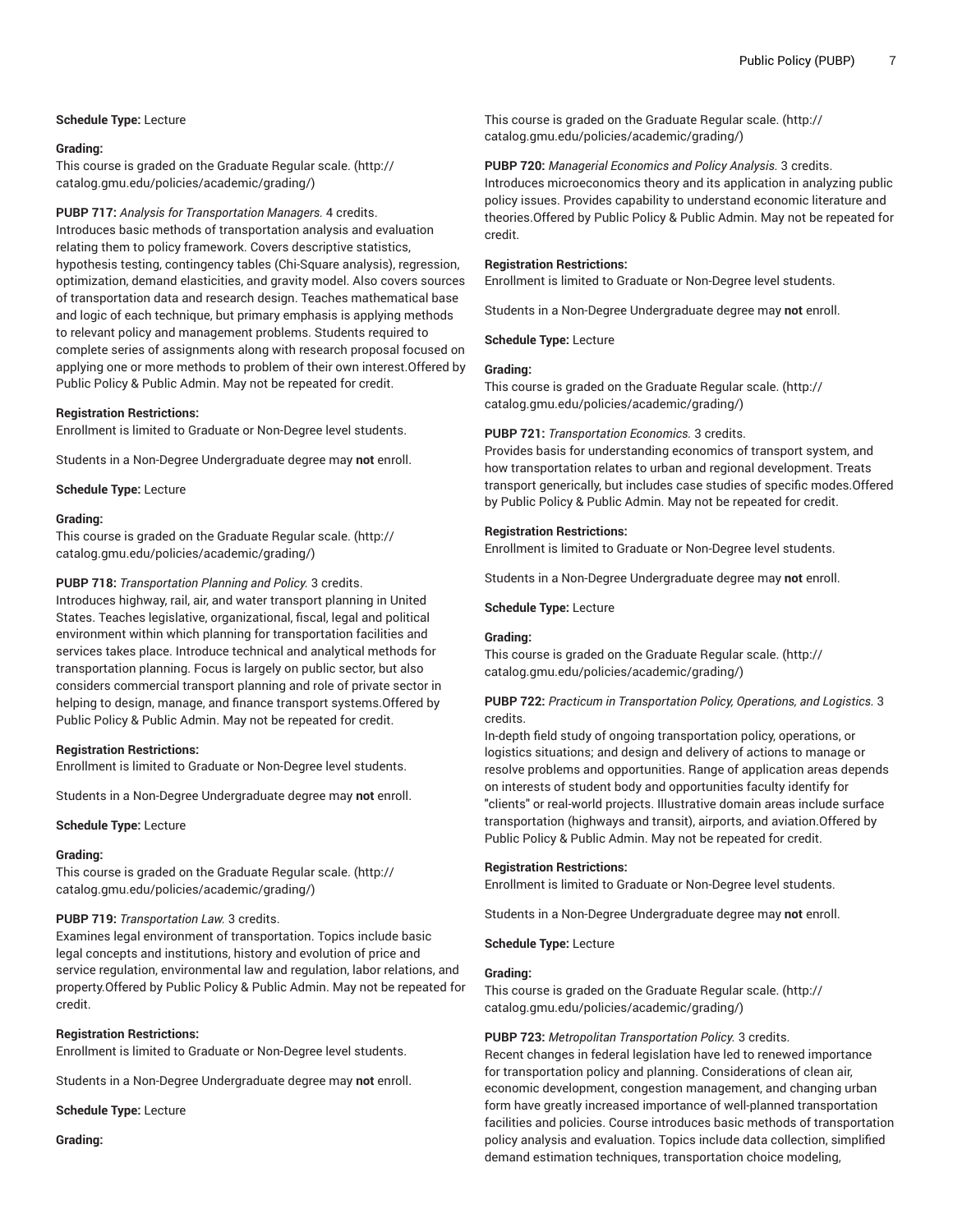transportation supply analysis, and ex-ante and ex-post evaluation methods.Offered by Public Policy & Public Admin. May not be repeated for credit.

# **Registration Restrictions:**

Enrollment is limited to Graduate or Non-Degree level students.

Students in a Non-Degree Undergraduate degree may **not** enroll.

**Schedule Type:** Lecture

#### **Grading:**

This course is graded on the [Graduate Regular scale.](http://catalog.gmu.edu/policies/academic/grading/) [\(http://](http://catalog.gmu.edu/policies/academic/grading/) [catalog.gmu.edu/policies/academic/grading/\)](http://catalog.gmu.edu/policies/academic/grading/)

#### **PUBP 726:** *Telecommunications Policy.* 3 credits.

Examines salient issues associated with telecommunications and electronic commerce in context of public policy questions facing decision makers in government, education, and business. Examples include privacy, electronic signatures, digital divide, bandwidth auctions, IP telephony, CRM, Bluetooth, and Internet taxation.Offered by Public Policy & Public Admin. May not be repeated for credit.

#### **Registration Restrictions:**

Enrollment is limited to Graduate or Non-Degree level students.

Students in a Non-Degree Undergraduate degree may **not** enroll.

**Schedule Type:** Lecture

#### **Grading:**

This course is graded on the [Graduate Regular scale.](http://catalog.gmu.edu/policies/academic/grading/) [\(http://](http://catalog.gmu.edu/policies/academic/grading/) [catalog.gmu.edu/policies/academic/grading/\)](http://catalog.gmu.edu/policies/academic/grading/)

# **PUBP 730:** *US Institutions and the Policy Process.* 3 credits.

Explores the United States constitutional system of government, including the principal governmental and non-governmental institutions shaping American public policy. Investigates the national policy making process and the interplay between politics and policy.Offered by Public Policy & Public Admin. May not be repeated for credit.

#### **Registration Restrictions:**

Enrollment is limited to Graduate or Non-Degree level students.

Students in a Non-Degree Undergraduate degree may **not** enroll.

**Schedule Type:** Lecture

#### **Grading:**

This course is graded on the [Graduate Regular scale.](http://catalog.gmu.edu/policies/academic/grading/) [\(http://](http://catalog.gmu.edu/policies/academic/grading/) [catalog.gmu.edu/policies/academic/grading/\)](http://catalog.gmu.edu/policies/academic/grading/)

#### **PUBP 731:** *Macroeconomic Policy Assessment.* 3 credits.

Covers monetary theory, theories of consumption and saving, budget deficits, economic growth, international finance, and monetary and fiscal policy. Investigates national income and product accounts, savings, employment, and investment, and alternatives to Keynesian principles. Evaluates theories of inflation, investment, capital accumulation, and nonproportional growth.Offered by Public Policy & Public Admin. May not be repeated for credit.

# **Registration Restrictions:**

Enrollment is limited to Graduate or Non-Degree level students.

Students in a Non-Degree Undergraduate degree may **not** enroll.

**Schedule Type:** Lecture

# **Grading:**

This course is graded on the [Graduate Regular scale.](http://catalog.gmu.edu/policies/academic/grading/) ([http://](http://catalog.gmu.edu/policies/academic/grading/) [catalog.gmu.edu/policies/academic/grading/](http://catalog.gmu.edu/policies/academic/grading/))

#### **PUBP 732:** *Labor Markets and Policies.* 3 credits.

Analysis of labor market issues and policies, including those affecting employment, wages, working conditions, and unemployment - issues central to current policy debates on job creation, inequality, discrimination, immigration, education, and social programs.Offered by Public Policy & Public Admin. May not be repeated for credit.

#### **Registration Restrictions:**

Enrollment is limited to Graduate or Non-Degree level students.

Students in a Non-Degree Undergraduate degree may **not** enroll.

**Schedule Type:** Lecture

# **Grading:**

This course is graded on the [Graduate Regular scale.](http://catalog.gmu.edu/policies/academic/grading/) ([http://](http://catalog.gmu.edu/policies/academic/grading/) [catalog.gmu.edu/policies/academic/grading/](http://catalog.gmu.edu/policies/academic/grading/))

#### **PUBP 733:** *Urban Politics and Policy.* 3 credits.

This course explores the factors that guide and affect urban politics and policy including, but not limited to, housing, public education, criminal justice, employment, and economic development. It is designed to provide students with an introduction to the major theories and some of the significant research in urban politics and policy. The primary focus will be on large American cities.Offered by Public Policy & Public Admin. May not be repeated for credit.

#### **Registration Restrictions:**

Enrollment is limited to Graduate or Non-Degree level students.

Students in a Non-Degree Undergraduate degree may **not** enroll.

**Schedule Type:** Lecture

#### **Grading:**

This course is graded on the [Graduate Regular scale.](http://catalog.gmu.edu/policies/academic/grading/) ([http://](http://catalog.gmu.edu/policies/academic/grading/) [catalog.gmu.edu/policies/academic/grading/](http://catalog.gmu.edu/policies/academic/grading/))

# **PUBP 734:** *Administrative Law and Public Policy.* 3 credits.

Covers administrative discretion, rule-making and agency proceedings, public participation, political accountability, regulatory processes, oversight, formal adjudication and informal action, lobbying agency administrators, and political and legal nature of the administrative process.Offered by Public Policy & Public Admin. May not be repeated for credit.

# **Registration Restrictions:**

Enrollment is limited to Graduate or Non-Degree level students.

Students in a Non-Degree Undergraduate degree may **not** enroll.

**Schedule Type:** Lecture

# **Grading:**

This course is graded on the [Graduate Regular scale.](http://catalog.gmu.edu/policies/academic/grading/) ([http://](http://catalog.gmu.edu/policies/academic/grading/) [catalog.gmu.edu/policies/academic/grading/](http://catalog.gmu.edu/policies/academic/grading/))

# **PUBP 735:** *Lobbying and Interest Representation.* 3 credits.

To work effectively within a democratic political environment, policy analyst must understand contemporary methods used to influence policy.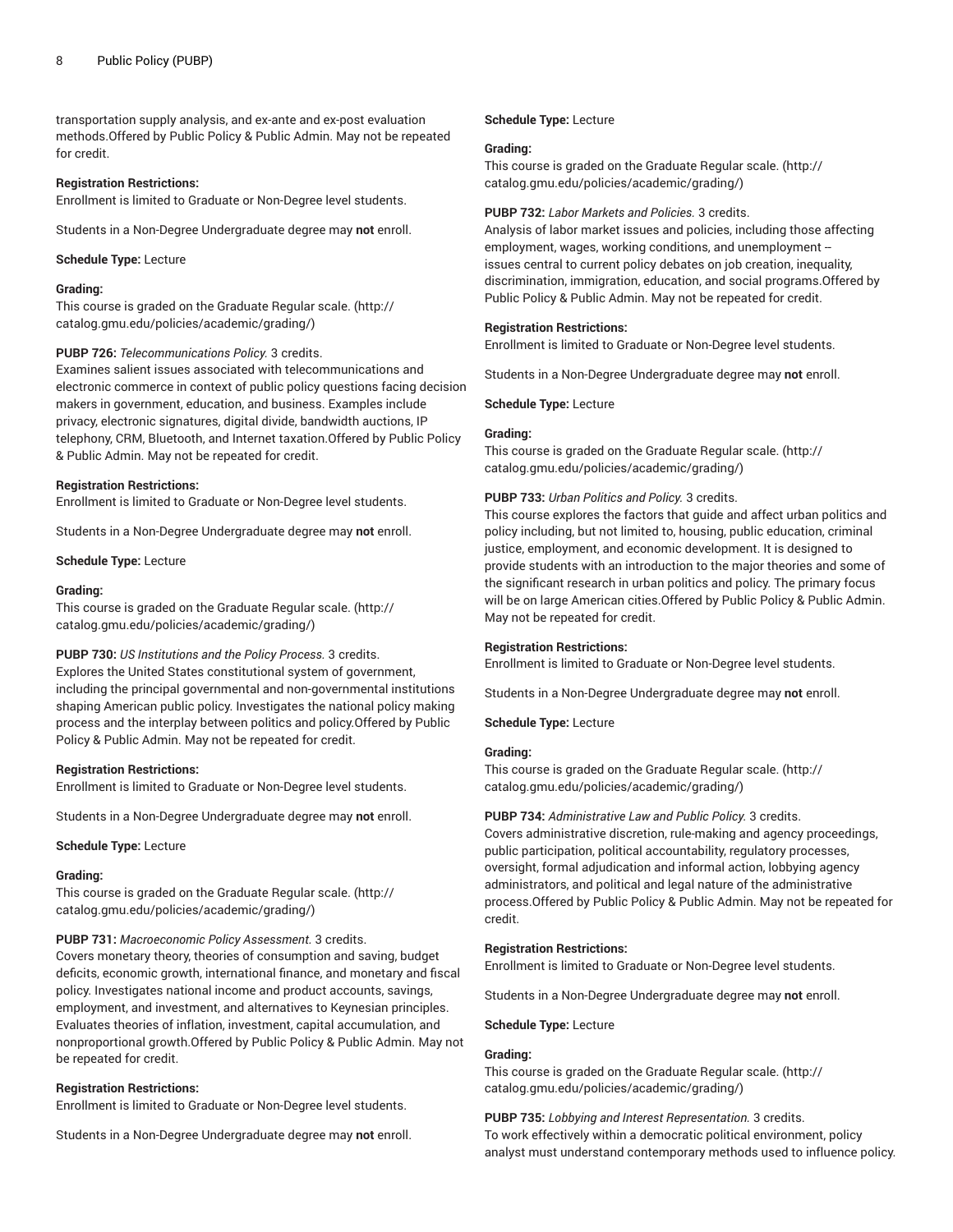Course focuses on roles and techniques of organized influence, and its impact on policy.Offered by Public Policy & Public Admin. May not be repeated for credit.

# **Registration Restrictions:**

Enrollment is limited to Graduate or Non-Degree level students.

Students in a Non-Degree Undergraduate degree may **not** enroll.

#### **Schedule Type:** Lecture

# **Grading:**

This course is graded on the [Graduate Regular scale.](http://catalog.gmu.edu/policies/academic/grading/) [\(http://](http://catalog.gmu.edu/policies/academic/grading/) [catalog.gmu.edu/policies/academic/grading/\)](http://catalog.gmu.edu/policies/academic/grading/)

**PUBP 736:** *International Migration and Public Policy.* 3 credits. Examines demographic, economic, political, and social forces driving international migration on a global basis in the twenty-first century. Considers policy responses within sending and receiving countries and at the global level, including the role of international cooperation and institution-building.Offered by Public Policy & Public Admin. May not be repeated for credit.

# **Registration Restrictions:**

Enrollment is limited to Graduate or Non-Degree level students.

Students in a Non-Degree Undergraduate degree may **not** enroll.

**Schedule Type:** Lecture

#### **Grading:**

This course is graded on the [Graduate Regular scale.](http://catalog.gmu.edu/policies/academic/grading/) [\(http://](http://catalog.gmu.edu/policies/academic/grading/) [catalog.gmu.edu/policies/academic/grading/\)](http://catalog.gmu.edu/policies/academic/grading/)

#### **PUBP 737:** *Cases and Concepts in E-Government.* 3 credits.

Electronic government has become a significant public policy issue worldwide. It offers the prospect of dramatic improvements in delivering government services, but also portends major debate about government intrusion. Course covers emerging public policy issues associated with electronic government: job displacement in public sector, privacy, procurement and supply chain management, voter profiling, scope of government services, challenges to "digital democracy," Internet-based voting, land management, the "digital divide," and others.Offered by Public Policy & Public Admin. May not be repeated for credit.

#### **Registration Restrictions:**

Enrollment is limited to Graduate or Non-Degree level students.

Students in a Non-Degree Undergraduate degree may **not** enroll.

**Schedule Type:** Lecture

#### **Grading:**

This course is graded on the [Graduate Regular scale.](http://catalog.gmu.edu/policies/academic/grading/) [\(http://](http://catalog.gmu.edu/policies/academic/grading/) [catalog.gmu.edu/policies/academic/grading/\)](http://catalog.gmu.edu/policies/academic/grading/)

# **PUBP 739:** *Media and Public Policy.* 3 credits.

Explores complex relationship between media and public policy. Examines how these forces collide in our modern media, how coverage decisions regarding public policy are made in newsrooms, how advocates use and rely on the media to advance message, and how different media reflect different strengths and vulnerabilities.Offered by Public Policy & Public Admin. May not be repeated for credit.

#### **Registration Restrictions:**

Enrollment is limited to Graduate or Non-Degree level students.

Students in a Non-Degree Undergraduate degree may **not** enroll.

**Schedule Type:** Lecture

# **Grading:**

This course is graded on the [Graduate Regular scale.](http://catalog.gmu.edu/policies/academic/grading/) ([http://](http://catalog.gmu.edu/policies/academic/grading/) [catalog.gmu.edu/policies/academic/grading/](http://catalog.gmu.edu/policies/academic/grading/))

**PUBP 740:** *U.S. Foreign Policy: Formulation and Practice.* 3 credits. Focuses on policy formulation and policy implementation. The principal arenas of foreign policy are explored, including the White House, the State Department, the defense and intelligence communities, and the Congressional committees. These arenas are both affected by and influential upon the exogenous systems, such as the media, public opinion, interest groups, foreign governments, and international organizations.Offered by Public Policy & Public Admin. May not be repeated for credit.

#### **Registration Restrictions:**

Enrollment is limited to Graduate or Non-Degree level students.

Students in a Non-Degree Undergraduate degree may **not** enroll.

**Schedule Type:** Lecture

#### **Grading:**

This course is graded on the [Graduate Regular scale.](http://catalog.gmu.edu/policies/academic/grading/) ([http://](http://catalog.gmu.edu/policies/academic/grading/) [catalog.gmu.edu/policies/academic/grading/](http://catalog.gmu.edu/policies/academic/grading/))

**PUBP 741:** *U.S. Financial Policy Processes and Procedures.* 3 credits. Examines the design and operation of expenditure and revenue systems and programs at federal, state, and local levels of U.S. government. Covers a variety of public finance topics including mobilization of resources through planning, adoption, and execution of budget; theory, policy objectives, and microeconomic impact of tax policy and spending programs; and financial controls, cash and debt management, and accounting and financial reporting systems.Offered by Public Policy & Public Admin. May not be repeated for credit.

**Recommended Prerequisite:** PUBP 720.

# **Registration Restrictions:**

Enrollment is limited to Graduate or Non-Degree level students.

Students in a Non-Degree Undergraduate degree may **not** enroll.

**Schedule Type:** Lecture

#### **Grading:**

This course is graded on the [Graduate Regular scale.](http://catalog.gmu.edu/policies/academic/grading/) ([http://](http://catalog.gmu.edu/policies/academic/grading/) [catalog.gmu.edu/policies/academic/grading/](http://catalog.gmu.edu/policies/academic/grading/))

**PUBP 742:** *Transportation Safety and Security.* 3 credits. Examines transportation safety and security from multimodal perspective for both passenger and freight. Topics include historical context and policy framework, regulation, institutional issues, new security arrangements for preventing organized terrorist attacks, infrastructure design, vehicle design, operating protocols, and information systems.Offered by Public Policy & Public Admin. May not be repeated for credit.

#### **Registration Restrictions:**

Enrollment is limited to Graduate or Non-Degree level students.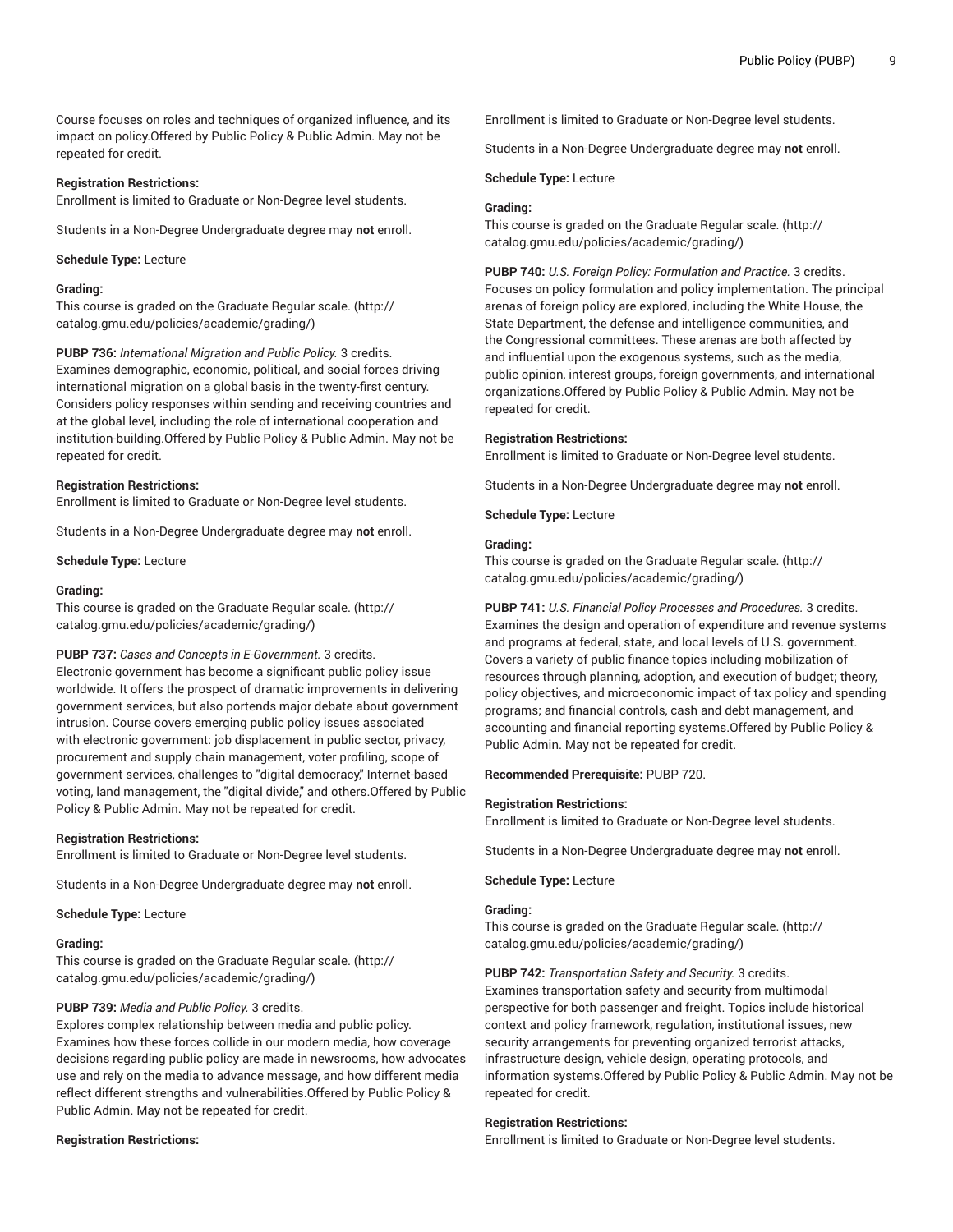#### **Schedule Type:** Lecture

## **Grading:**

This course is graded on the [Graduate Regular scale.](http://catalog.gmu.edu/policies/academic/grading/) [\(http://](http://catalog.gmu.edu/policies/academic/grading/) [catalog.gmu.edu/policies/academic/grading/\)](http://catalog.gmu.edu/policies/academic/grading/)

**PUBP 743:** *National Security Management and Policy.* 3 credits. Examines hierarchies in national security from the president to military establishment, including National Security Council, secretary of defense, joint chiefs of staff, commanders-in-chief of unified and specified commands, and intelligence agencies. Covers policies involving national defense, peace-keeping operations, embargoes and other sanctions, defense conversion, and military acquisition policy. Also covers significant legislation affecting national security, such as National Security Act of 1947 and Goldwater-Nichols Act of 1986.Offered by Public Policy & Public Admin. May not be repeated for credit.

# **Registration Restrictions:**

Enrollment is limited to Graduate or Non-Degree level students.

Students in a Non-Degree Undergraduate degree may **not** enroll.

**Schedule Type:** Lecture

#### **Grading:**

This course is graded on the [Graduate Regular scale.](http://catalog.gmu.edu/policies/academic/grading/) [\(http://](http://catalog.gmu.edu/policies/academic/grading/) [catalog.gmu.edu/policies/academic/grading/\)](http://catalog.gmu.edu/policies/academic/grading/)

**PUBP 744:** *Federal Institutions and Management.* 3 credits.

Covers management and policy in federal government, examining policy problems within context of national system of governance, including political environment, evolution and constitutional framework of American government, U.S. Congress, executive branch from White House to agencies, and role of interest groups and political parties. Special attention to implementing legislation, regulatory process, and intergovernmental relations.Offered by Public Policy & Public Admin. May not be repeated for credit.

# **Registration Restrictions:**

Enrollment is limited to Graduate or Non-Degree level students.

Students in a Non-Degree Undergraduate degree may **not** enroll.

#### **Schedule Type:** Lecture

#### **Grading:**

This course is graded on the [Graduate Regular scale.](http://catalog.gmu.edu/policies/academic/grading/) [\(http://](http://catalog.gmu.edu/policies/academic/grading/) [catalog.gmu.edu/policies/academic/grading/\)](http://catalog.gmu.edu/policies/academic/grading/)

# **PUBP 745:** *Transportation and the Environment.* 3 credits.

Multidisciplinary examination of implications of transportation and ways public policy has attempted to handle them, and how policy may move in the future. Explores all modes of transportation and most environmental ramifications.Offered by Public Policy & Public Admin. May not be repeated for credit.

#### **Registration Restrictions:**

Enrollment is limited to Graduate or Non-Degree level students.

Students in a Non-Degree Undergraduate degree may **not** enroll.

**Schedule Type:** Lecture

This course is graded on the [Graduate Regular scale.](http://catalog.gmu.edu/policies/academic/grading/) ([http://](http://catalog.gmu.edu/policies/academic/grading/) [catalog.gmu.edu/policies/academic/grading/](http://catalog.gmu.edu/policies/academic/grading/))

**PUBP 747:** *Air Transportation Policy, Operations and Logistics.* 3 credits. Reviews evolution of various forms of air transport such as airlines, general aviation, and military aviation; and includes basics of airline economics, especially as they intersect with airline operations and the management of hub and spoke networks; air traffic control technologies and operations and their intersection with airline economics; safety and security technologies and regulations; future of various elements of air transportation; and effects of deregulation on air travel.Offered by Public Policy & Public Admin. May not be repeated for credit.

# **Registration Restrictions:**

Enrollment is limited to Graduate or Non-Degree level students.

Students in a Non-Degree Undergraduate degree may **not** enroll.

**Schedule Type:** Lecture

# **Grading:**

This course is graded on the [Graduate Regular scale.](http://catalog.gmu.edu/policies/academic/grading/) ([http://](http://catalog.gmu.edu/policies/academic/grading/) [catalog.gmu.edu/policies/academic/grading/](http://catalog.gmu.edu/policies/academic/grading/))

**PUBP 748:** *Public Transportation Policy, Operations and Logistics.* 3 credits. Provides general system description for components comprising typical publicly funded transit property. Topics include organizational structure, historical context, budget development including operating and capital budgets, personnel and labor relations, regulatory framework, operations management (bus and commuter rail), reporting structure, customer service, and contracted operations. Also discusses current topics of interest, such as security of transit systems and transit's role in air quality.Offered by Public Policy & Public Admin. May not be repeated for credit.

# **Registration Restrictions:**

Enrollment is limited to Graduate or Non-Degree level students.

Students in a Non-Degree Undergraduate degree may **not** enroll.

**Schedule Type:** Lecture

# **Grading:**

This course is graded on the [Graduate Regular scale.](http://catalog.gmu.edu/policies/academic/grading/) ([http://](http://catalog.gmu.edu/policies/academic/grading/) [catalog.gmu.edu/policies/academic/grading/](http://catalog.gmu.edu/policies/academic/grading/))

**PUBP 750:** *History of Military Operations Other than War.* 3 credits. Focuses on history of military activity in support of noncombat missions. Uses historical examples of early days of United States and colonial histories of Western and Eastern powers. Also touches on use of military force in support of multinational peace operations.Offered by Public Policy & Public Admin. May not be repeated for credit.

# **Registration Restrictions:**

Enrollment is limited to Graduate or Non-Degree level students.

Students in a Non-Degree Undergraduate degree may **not** enroll.

#### **Schedule Type:** Lecture

# **Grading:**

This course is graded on the [Graduate Regular scale.](http://catalog.gmu.edu/policies/academic/grading/) ([http://](http://catalog.gmu.edu/policies/academic/grading/) [catalog.gmu.edu/policies/academic/grading/](http://catalog.gmu.edu/policies/academic/grading/))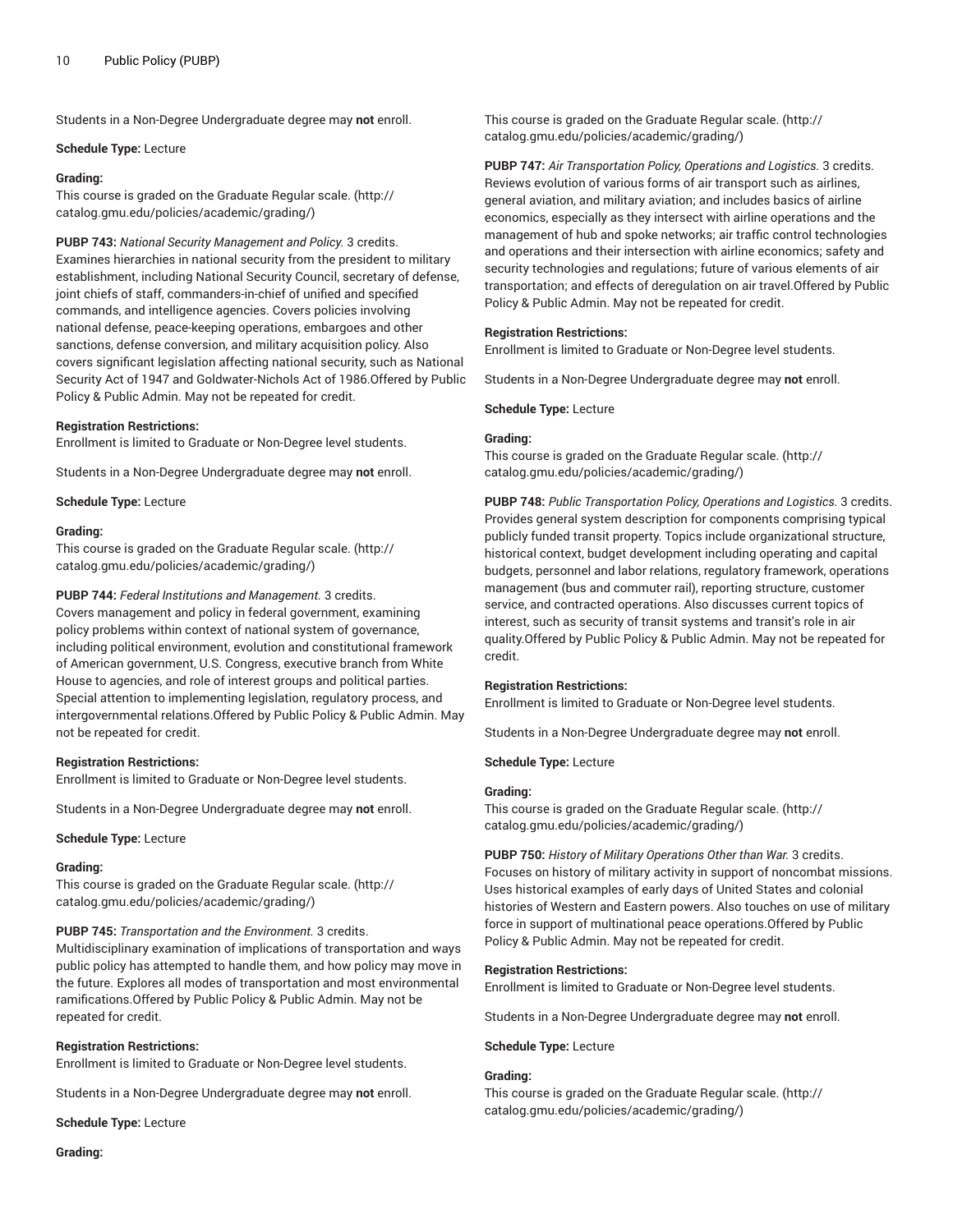# **PUBP 751:** *International Police Operations.* 3 credits.

Analyzes role of international police monitors and domestic police forces in international peace operations. Focuses on how using international police monitors and developing indigenous law-enforcement capabilities can improve prospects for success of international peace operations. Examines origins, mandates, planning, and deployment of international civilian police forces; problems of coordinating international police operations with international military forces and local security forces; international role in developing democratically oriented police forces; relationship of police to the entire judicial system; and the need to continue assistance to all parts of the judicial system beyond initial intervention.Offered by Public Policy & Public Admin. May not be repeated for credit.

# **Registration Restrictions:**

Enrollment is limited to Graduate or Non-Degree level students.

Students in a Non-Degree Undergraduate degree may **not** enroll.

**Schedule Type:** Lecture

#### **Grading:**

This course is graded on the [Graduate Regular scale.](http://catalog.gmu.edu/policies/academic/grading/) [\(http://](http://catalog.gmu.edu/policies/academic/grading/) [catalog.gmu.edu/policies/academic/grading/\)](http://catalog.gmu.edu/policies/academic/grading/)

# **PUBP 752:** *Infrastructure Finance.* 3 credits.

Covers planning, budgeting, and financing of infrastructure, including air, water and surface transportation, public utilities, and other major public works. Focuses on private capital markets for projects funding as well as domestic and international loan and grant programs.Offered by Public Policy & Public Admin. May not be repeated for credit.

#### **Registration Restrictions:**

Enrollment is limited to Graduate or Non-Degree level students.

Students in a Non-Degree Undergraduate degree may **not** enroll.

**Schedule Type:** Lecture

# **Grading:**

This course is graded on the [Graduate Regular scale.](http://catalog.gmu.edu/policies/academic/grading/) [\(http://](http://catalog.gmu.edu/policies/academic/grading/) [catalog.gmu.edu/policies/academic/grading/\)](http://catalog.gmu.edu/policies/academic/grading/)

# **PUBP 753:** *Ethics in Public Policy.* 3 credits.

Inquiry into ethical and moral issues in public policy. Explores issues that are controversial and often confusing to public policy makers such as health care, secrecy in government, surrogate motherhood, and disability. Perspectives are national as well as global, and deal with impact of culture and politics on ethical dilemmas confronting society. Also looks at processes by which specific ethical systems are incorporated into governing bodies. Larger issues, such as war and peace, just and unjust wars, capital punishment, medical and legal ethics, and communitarian vs. individual liberties are also included, with emphasis on how they affect public policy.Offered by Public Policy & Public Admin. May not be repeated for credit.

# **Registration Restrictions:**

Enrollment is limited to Graduate or Non-Degree level students.

Students in a Non-Degree Undergraduate degree may **not** enroll.

**Schedule Type:** Lecture

**Grading:**

This course is graded on the [Graduate Regular scale.](http://catalog.gmu.edu/policies/academic/grading/) ([http://](http://catalog.gmu.edu/policies/academic/grading/) [catalog.gmu.edu/policies/academic/grading/](http://catalog.gmu.edu/policies/academic/grading/))

**PUBP 754:** *Geographic Information Systems and Spatial Analysis for Public Policy.* 3 credits.

Introduces Geographic Information Systems (GIS), including spatial data tools, to answer applied policy questions.Offered by Public Policy & Public Admin. May not be repeated for credit.

# **Registration Restrictions:**

**Required Prerequisites:** (POGO 511<sup>B-</sup> or 511<sup>XS</sup>). <sup>B-</sup> Requires minimum grade of B-.

XS Requires minimum grade of XS.

Enrollment is limited to Graduate or Non-Degree level students.

Students in a Non-Degree Undergraduate degree may **not** enroll.

**Schedule Type:** Seminar

# **Grading:**

This course is graded on the [Graduate Regular scale.](http://catalog.gmu.edu/policies/academic/grading/) ([http://](http://catalog.gmu.edu/policies/academic/grading/) [catalog.gmu.edu/policies/academic/grading/](http://catalog.gmu.edu/policies/academic/grading/))

#### **PUBP 755:** *National Security Decision-Making Policy.* 3 credits.

Applies behavioral, economic, strategic, and other decision theories to U.S. government and other actors in historical national security crisis cases and current policy issues. Explores tension in decisions between rational goal seeking by actors vs. organizational process, and aims to develop usable decision tools.Offered by Public Policy & Public Admin. May not be repeated for credit.

#### **Registration Restrictions:**

Enrollment is limited to Graduate or Non-Degree level students.

Students in a Non-Degree Undergraduate degree may **not** enroll.

**Schedule Type:** Lecture

# **Grading:**

This course is graded on the [Graduate Regular scale.](http://catalog.gmu.edu/policies/academic/grading/) ([http://](http://catalog.gmu.edu/policies/academic/grading/) [catalog.gmu.edu/policies/academic/grading/](http://catalog.gmu.edu/policies/academic/grading/))

#### **PUBP 756:** *Global Medical Systems Policy Analysis.* 3 credits.

Equips students with knowledge and skills to critically analyze structures, functions, governing policies, and performance of healthcare systems; to identify problems and solutions; and to devise alternative courses of action and reform policies that would contribute to achieving goals. Prepares students in policy analysis rooted in systems analysis, while linking issues, objectives, and solutions with the larger context in which a system is embedded.Offered by Public Policy & Public Admin. May not be repeated for credit.

#### **Registration Restrictions:**

Enrollment is limited to Graduate or Non-Degree level students.

Students in a Non-Degree Undergraduate degree may **not** enroll.

#### **Schedule Type:** Lecture

# **Grading:**

This course is graded on the [Graduate Regular scale.](http://catalog.gmu.edu/policies/academic/grading/) ([http://](http://catalog.gmu.edu/policies/academic/grading/) [catalog.gmu.edu/policies/academic/grading/](http://catalog.gmu.edu/policies/academic/grading/))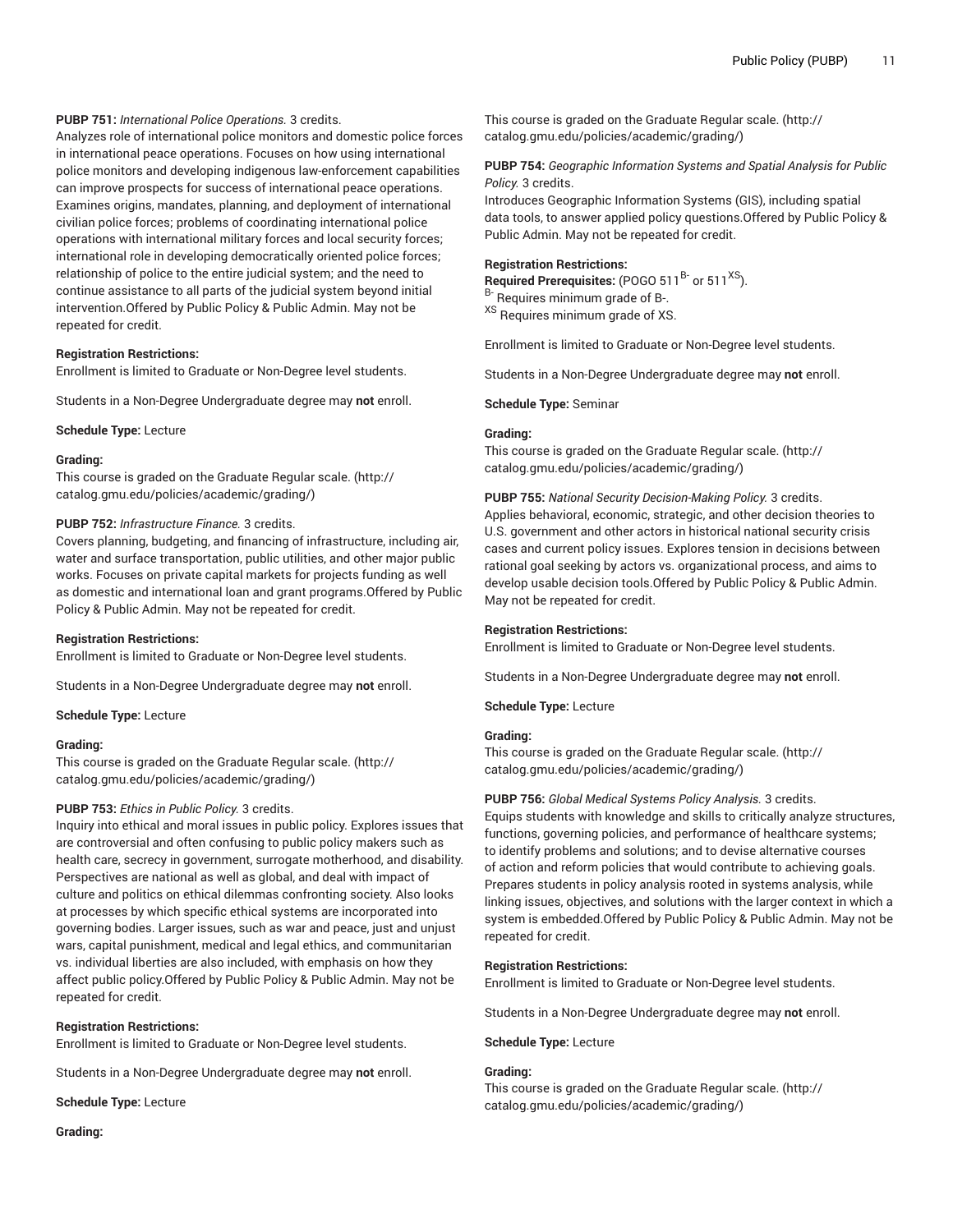**PUBP 757:** *Public Policy in Global Health and Medical Practice.* 3 credits. Introduces international medical policy. Covers globalization of health and medical policies directed at removing disparities, financing, ethical considerations of biomedical research, and use of emerging technologies.Offered by Public Policy & Public Admin. May not be repeated for credit.

#### **Registration Restrictions:**

Enrollment is limited to Graduate or Non-Degree level students.

Students in a Non-Degree Undergraduate degree may **not** enroll.

**Schedule Type:** Lecture

#### **Grading:**

This course is graded on the [Graduate Regular scale.](http://catalog.gmu.edu/policies/academic/grading/) [\(http://](http://catalog.gmu.edu/policies/academic/grading/) [catalog.gmu.edu/policies/academic/grading/\)](http://catalog.gmu.edu/policies/academic/grading/)

#### **PUBP 758:** *Global Threats and Medical Policies.* 3 credits.

Explores medical and health governance, biosecurity and biosafety, health and natural and human-made disasters, humanitarian and emergency assistance, vaccine development, behavior and health, critical infrastructures, bioethics and resource allocations in global context.Offered by Public Policy & Public Admin. May not be repeated for credit.

#### **Registration Restrictions:**

Enrollment is limited to Graduate or Non-Degree level students.

Students in a Non-Degree Undergraduate degree may **not** enroll.

**Schedule Type:** Seminar

#### **Grading:**

This course is graded on the [Graduate Regular scale.](http://catalog.gmu.edu/policies/academic/grading/) [\(http://](http://catalog.gmu.edu/policies/academic/grading/) [catalog.gmu.edu/policies/academic/grading/\)](http://catalog.gmu.edu/policies/academic/grading/)

**PUBP 759:** *National Security Law and Public Policy.* 3 credits.

Introduces legal and policy issues concerning current U.S. national security. Its emphasis is on developments since 9/11. It focuses on the legal rules governing the formulation and execution of U.S. national security policy. It examines U.S. and international law as well as general domestic and foreign policy considerations. In particular, the course considers the principal cases, legislation and treaties impacting U.S. national security. Special emphasis is on the interplay of national security concerns and civil liberties in this age of global and transnational terrorism.Offered by Public Policy & Public Admin. May not be repeated for credit.

#### **Registration Restrictions:**

Enrollment is limited to Graduate or Non-Degree level students.

Students in a Non-Degree Undergraduate degree may **not** enroll.

**Schedule Type:** Lecture

#### **Grading:**

This course is graded on the [Graduate Regular scale.](http://catalog.gmu.edu/policies/academic/grading/) [\(http://](http://catalog.gmu.edu/policies/academic/grading/) [catalog.gmu.edu/policies/academic/grading/\)](http://catalog.gmu.edu/policies/academic/grading/)

**PUBP 760:** *Science and Technology Policy in the 21st Century.* 3 credits. Investigates roles dynamic scientific research and technological innovation play in contemporary society. Focuses on design and analysis of alternative public policies intended to influence rate and direction of technological change in societies, and use of scientific and technical knowledge in public policy making. Uses historical and international

comparative approaches to assess politics and pragmatics of science and technology policy. Includes material from policy evaluation and analysis, organization theory, economics of innovation, and sociology of science and technology. Applications focus on areas of concern to "new economy" such as biotechnology, networked telecommunications and computing, and globalization of technology-based production.Offered by Public Policy & Public Admin. May not be repeated for credit.

#### **Registration Restrictions:**

Enrollment is limited to Graduate or Non-Degree level students.

Students in a Non-Degree Undergraduate degree may **not** enroll.

**Schedule Type:** Lecture

# **Grading:**

This course is graded on the [Graduate Regular scale.](http://catalog.gmu.edu/policies/academic/grading/) ([http://](http://catalog.gmu.edu/policies/academic/grading/) [catalog.gmu.edu/policies/academic/grading/](http://catalog.gmu.edu/policies/academic/grading/))

**PUBP 761:** *Social Entrepreneurship and Public Policy.* 3 credits. This course is about people who start new ventures with the explicit objective of creating social as well as private value. As societies and the challenges they face become ever more complex, existing institutions and incentive structures may or may not be adequate to address new generations of problems. Social entrepreneurs innovate new organizational forms with the objective of finding solutions in the public interest. Students in this course will be challenged to integrate elements of business strategy and policy analysis towing the objective of crafting a practical plan for the launch of a novel and needed social venture.Offered by Public Policy & Public Admin. May not be repeated for credit.

#### **Registration Restrictions:**

Enrollment is limited to Graduate or Non-Degree level students.

Students in a Non-Degree Undergraduate degree may **not** enroll.

**Schedule Type:** Lecture

# **Grading:**

This course is graded on the [Graduate Regular scale.](http://catalog.gmu.edu/policies/academic/grading/) ([http://](http://catalog.gmu.edu/policies/academic/grading/) [catalog.gmu.edu/policies/academic/grading/](http://catalog.gmu.edu/policies/academic/grading/))

**PUBP 762:** *Social Institutions and Public Policy.* 3 credits.

Limited government involvement in social policies changed drastically during the 1960s, with an explosion of social programs designed to ameliorate poverty, reduce crime, and eliminate racial segregation. These new social policies affect many institutions, including family, schools and colleges, criminal justice system, and government agencies. Many of these policies have been controversial, with debates over efficacy and whether they have cured or exacerbated social problems. Course examines evolution and status of selected American social policies, including civil rights policies, education reform, family policy, crime prevention, and other topics chosen by students. Readings and discussions on policy issues linked to readings and discussions on social theories and value systems that underpin social policies.Offered by Public Policy & Public Admin. May not be repeated for credit.

#### **Registration Restrictions:**

Enrollment is limited to Graduate or Non-Degree level students.

Students in a Non-Degree Undergraduate degree may **not** enroll.

**Schedule Type:** Lecture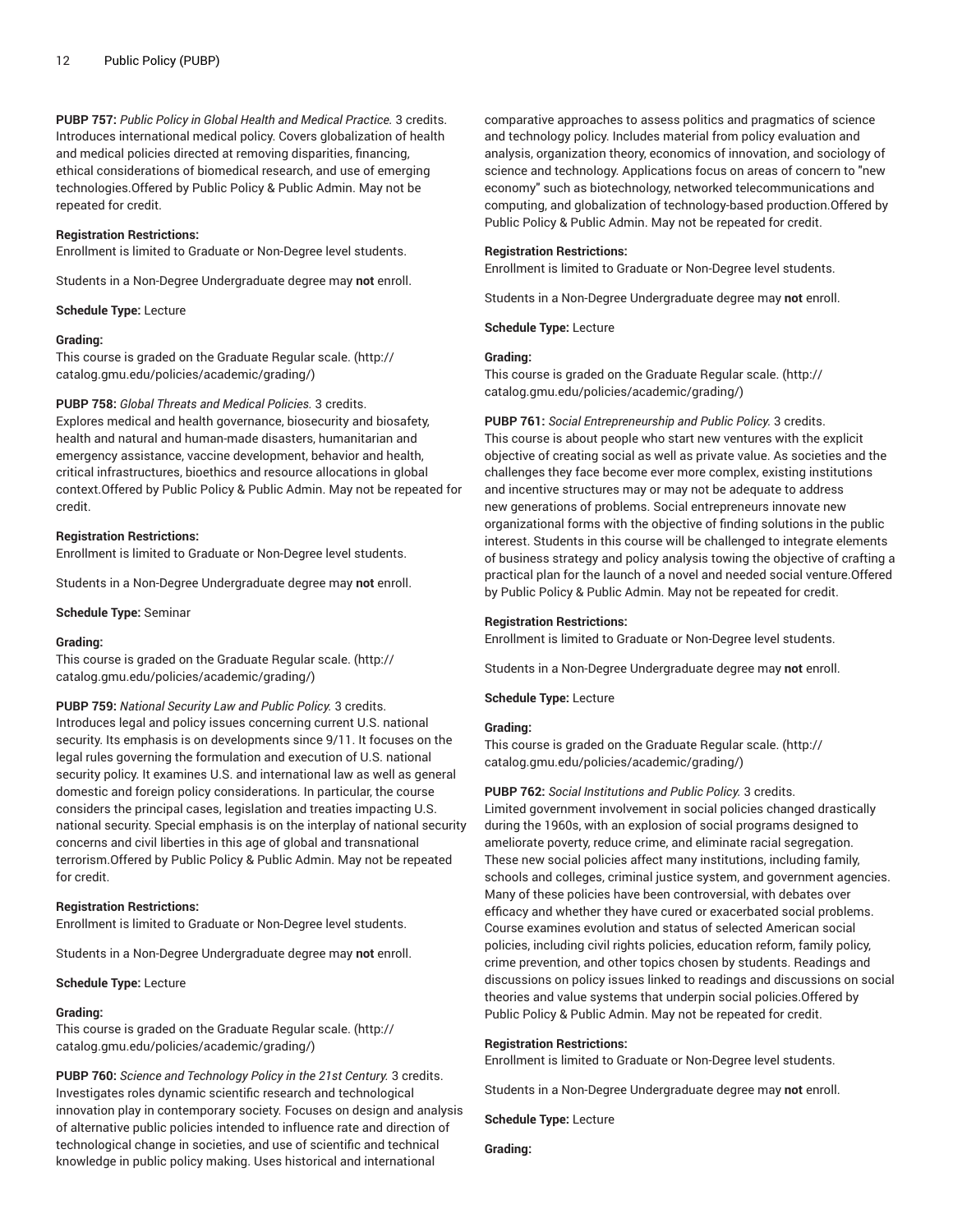This course is graded on the [Graduate Regular scale.](http://catalog.gmu.edu/policies/academic/grading/) [\(http://](http://catalog.gmu.edu/policies/academic/grading/) [catalog.gmu.edu/policies/academic/grading/\)](http://catalog.gmu.edu/policies/academic/grading/)

# **PUBP 763:** *Illicit Trade.* 3 credits.

Examines the role that illicit trade assumes in international trade and commerce. The class examines diverse international illicit markets and their convergence. It analyzes the role of illicit trade in perpetuating insecurity and instability globally, conflicts,environmental degradation and how the most pervasive forms of illicit trade undermine economic development, peace and justice, and prosperity. Examines the actors involved in illicit commerce including corrupt officials, organized criminal organizations, terrorist groups, and complicit superfixers (market facilitators). Examines needed policies to stem growth, develop crossborder responses, capacities, and technologies to curb the proliferation of illicit trade.Offered by Public Policy & Public Admin. May not be repeated for credit.

#### **Registration Restrictions:**

Enrollment is limited to Graduate or Non-Degree level students.

Students in a Non-Degree Undergraduate degree may **not** enroll.

**Schedule Type:** Lecture

# **Grading:**

This course is graded on the [Graduate Regular scale.](http://catalog.gmu.edu/policies/academic/grading/) [\(http://](http://catalog.gmu.edu/policies/academic/grading/) [catalog.gmu.edu/policies/academic/grading/\)](http://catalog.gmu.edu/policies/academic/grading/)

#### **PUBP 764:** *Transnational Crime and Corruption.* 3 credits.

Provides an overview of transnational crime, kleptocracy, and diverse forms of corruption and examines their political, economic, social, and environmental effects. Focuses on the growing problem of transnational crime in conflict regions, and efforts to develop effective economic development strategies including the UN's Sustainable Development Goals (SDGs). Addresses the inter-connections among transnational criminal organizations and gangs, corruption and terrorism. It analyzes diverse range of activities of transnational crime groups in both the legitimate and illegitimate economy and how their illicit trade fuels greater insecurity and instability across the world.Offered by Public Policy & Public Admin. May not be repeated for credit.

#### **Registration Restrictions:**

Enrollment is limited to Graduate or Non-Degree level students.

Students in a Non-Degree Undergraduate degree may **not** enroll.

**Schedule Type:** Lecture

#### **Grading:**

This course is graded on the [Graduate Regular scale.](http://catalog.gmu.edu/policies/academic/grading/) [\(http://](http://catalog.gmu.edu/policies/academic/grading/) [catalog.gmu.edu/policies/academic/grading/\)](http://catalog.gmu.edu/policies/academic/grading/)

# **PUBP 765:** *Human Smuggling and Trafficking.* 3 credits.

Examines the rapidly growing phenomenon of human smuggling and trafficking. Addresses the underlying causes and reasons for the growth of these phenomena and their far-reaching and diverse social, political and economic consequences globally. Transnational crime dimensions of the problem are a central component of the class including the human rights costs of this crime. The role of technology including online platforms and social media in its proliferation are discussed. The phenomenon is examined in conflict regions, developing, diverse developed as well as transitional societies.Offered by Public Policy & Public Admin. May not be repeated for credit.

#### **Registration Restrictions:**

Enrollment is limited to Graduate or Non-Degree level students.

Students in a Non-Degree Undergraduate degree may **not** enroll.

**Schedule Type:** Lecture

# **Grading:**

This course is graded on the [Graduate Regular scale.](http://catalog.gmu.edu/policies/academic/grading/) ([http://](http://catalog.gmu.edu/policies/academic/grading/) [catalog.gmu.edu/policies/academic/grading/](http://catalog.gmu.edu/policies/academic/grading/))

**PUBP 766:** *Modern Counterinsurgency: Theory and Practice.* 3 credits. This course is intended to give students a broad understanding of the nature of counterinsurgency, the policy implications of the U.S. becoming involved in an insurgency, and the multifaceted, interagency approach that is required to successfully combat an insurgency. The course includes case studies, a review of contemporary U.S. counterinsurgency practices, and insights on what the future might hold in this important type of conflict.Offered by Public Policy & Public Admin. May not be repeated for credit.

#### **Registration Restrictions:**

Enrollment is limited to Graduate or Non-Degree level students.

Students in a Non-Degree Undergraduate degree may **not** enroll.

**Schedule Type:** Lecture

#### **Grading:**

This course is graded on the [Graduate Regular scale.](http://catalog.gmu.edu/policies/academic/grading/) ([http://](http://catalog.gmu.edu/policies/academic/grading/) [catalog.gmu.edu/policies/academic/grading/](http://catalog.gmu.edu/policies/academic/grading/))

# **PUBP 767:** *Ethics in Health Policy.* 3 credits.

Examines major ethical issues raised in health policy and medical practice around the world. Studies issues comparatively and applies various ethical frameworks to study them. Considers various legal and policy solutions derived to deal with them. Principles of biomedical ethics as well as consideration of several major schools of thought in political philosophy, including utilitarianism, libertarianism and communitarianism will be considered.Offered by Public Policy & Public Admin. May not be repeated for credit.

#### **Registration Restrictions:**

Enrollment is limited to Graduate or Non-Degree level students.

Students in a Non-Degree Undergraduate degree may **not** enroll.

#### **Schedule Type:** Lecture

# **Grading:**

This course is graded on the [Graduate Regular scale.](http://catalog.gmu.edu/policies/academic/grading/) ([http://](http://catalog.gmu.edu/policies/academic/grading/) [catalog.gmu.edu/policies/academic/grading/](http://catalog.gmu.edu/policies/academic/grading/))

**PUBP 768:** *Education and Public Policy (Topic Varies).* 3 credits. Explores current issues and policy initiatives in education policy at federal, state, and local levels, with emphasis on education reform. Issues and topics vary. Typical policy issues include raising academic standards, high-stakes testing, alternative governance including school choice and voucher policies, teacher quality and certification, role of school resources in academic outputs, and equity topics.Offered by Public Policy & Public Admin. May not be repeated for credit.

**Specialized Designation:** Topic Varies

#### **Registration Restrictions:**

Enrollment is limited to Graduate or Non-Degree level students.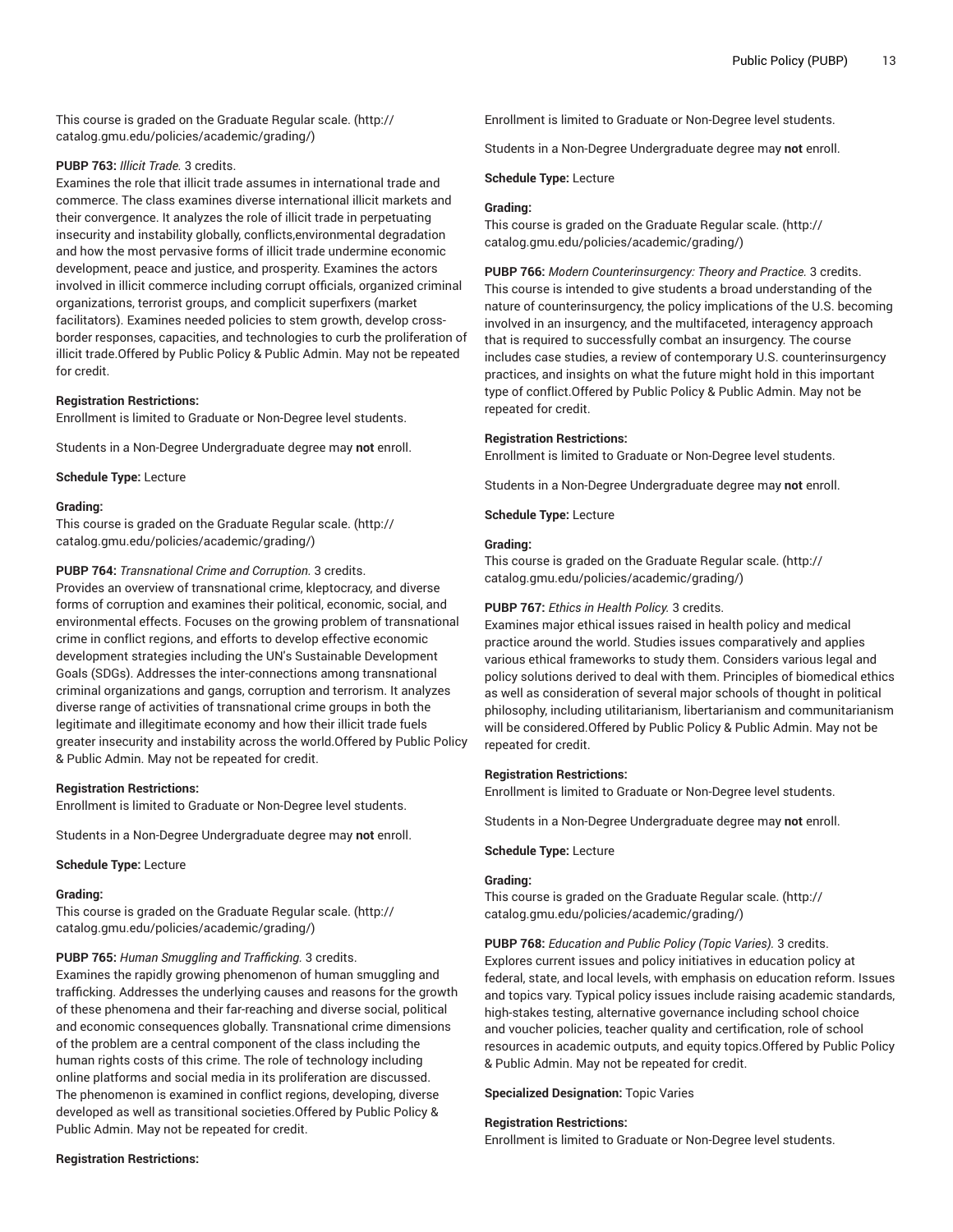#### **Schedule Type:** Lecture

# **Grading:**

This course is graded on the [Graduate Regular scale.](http://catalog.gmu.edu/policies/academic/grading/) [\(http://](http://catalog.gmu.edu/policies/academic/grading/) [catalog.gmu.edu/policies/academic/grading/\)](http://catalog.gmu.edu/policies/academic/grading/)

# **PUBP 769:** *Political Violence and Terrorism.* 3 credits.

Examines the persistent threat of terrorism and political violence to international stability generally, and U.S. national security interests in particular. Provides students with a long-term analytical and substantive foundation to deepen their knowledge and effectiveness as policy-makers in national security, diplomacy, homeland security, law enforcement, humanitarian law, peace operations, postconflict reconstruction, development assistance, public diplomacy and other related areas.Offered by Public Policy & Public Admin. May not be repeated for credit.

#### **Registration Restrictions:**

Enrollment is limited to Graduate or Non-Degree level students.

Students in a Non-Degree Undergraduate degree may **not** enroll.

**Schedule Type:** Lecture

#### **Grading:**

This course is graded on the [Graduate Regular scale.](http://catalog.gmu.edu/policies/academic/grading/) [\(http://](http://catalog.gmu.edu/policies/academic/grading/) [catalog.gmu.edu/policies/academic/grading/\)](http://catalog.gmu.edu/policies/academic/grading/)

#### **PUBP 770:** *Health Policy Analysis.* 3 credits.

Prepares students in global health policy analysis with a focus on processes, roles, expenditures, alternatives and tradeoffs in different country settings.Offered by Public Policy & Public Admin. May not be repeated for credit.

# **Registration Restrictions:**

Enrollment is limited to Graduate or Non-Degree level students.

Students in a Non-Degree Undergraduate degree may **not** enroll.

**Schedule Type:** Lecture

#### **Grading:**

This course is graded on the [Graduate Regular scale.](http://catalog.gmu.edu/policies/academic/grading/) [\(http://](http://catalog.gmu.edu/policies/academic/grading/) [catalog.gmu.edu/policies/academic/grading/\)](http://catalog.gmu.edu/policies/academic/grading/)

# **PUBP 775:** *Economics of Electronic Commerce.* 3 credits.

Focuses on gaining competitive advantage through electronic commerce implementation; identification and growing of new market opportunities and electronic enabling of existing business relationships; and businessto-consumer relationships and economics of strategic procurement, ERP hosting, customer relationship management, catalog hosting, portal operations, and supplier management.Offered by Public Policy & Public Admin. May not be repeated for credit.

# **Registration Restrictions:**

Enrollment is limited to Graduate or Non-Degree level students.

Students in a Non-Degree Undergraduate degree may **not** enroll.

**Schedule Type:** Lecture

#### **Grading:**

This course is graded on the [Graduate Regular scale.](http://catalog.gmu.edu/policies/academic/grading/) [\(http://](http://catalog.gmu.edu/policies/academic/grading/) [catalog.gmu.edu/policies/academic/grading/\)](http://catalog.gmu.edu/policies/academic/grading/)

**PUBP 777:** *Critical Infrastructure Protection: Policy and Practice.* 3 credits. Introduces critical infrastructure protection and resilience as a policy field, examines its governance framework, and considers its foundations in institutional theory and risk analysis.Offered by Public Policy & Public Admin. May not be repeated for credit.

# **Registration Restrictions:**

Enrollment is limited to Graduate or Non-Degree level students.

Students in a Non-Degree Undergraduate degree may **not** enroll.

**Schedule Type:** Lecture

# **Grading:**

This course is graded on the [Graduate Regular scale.](http://catalog.gmu.edu/policies/academic/grading/) ([http://](http://catalog.gmu.edu/policies/academic/grading/) [catalog.gmu.edu/policies/academic/grading/](http://catalog.gmu.edu/policies/academic/grading/))

**PUBP 780:** *Evolution of the Washington Metropolitan Economy.* 3 credits. Includes historical context, role of federal spending, tourism, technology sector, international business, regional organizations, local government policies, and forecasts. Evaluates development patterns in Washington, D.C., Northern Virginia, and suburban Maryland.Offered by Public Policy & Public Admin. May not be repeated for credit.

# **Registration Restrictions:**

Enrollment is limited to Graduate or Non-Degree level students.

Students in a Non-Degree Undergraduate degree may **not** enroll.

**Schedule Type:** Lecture

#### **Grading:**

This course is graded on the [Graduate Regular scale.](http://catalog.gmu.edu/policies/academic/grading/) ([http://](http://catalog.gmu.edu/policies/academic/grading/) [catalog.gmu.edu/policies/academic/grading/](http://catalog.gmu.edu/policies/academic/grading/))

**PUBP 781:** *Entrepreneurship and Economic Development.* 3 credits. A knowledge spillover theory of entrepreneurship is employed to link between theories of entrepreneurship and theories of innovation and regional development. Other interconnections are explored at the regional level as firms forge networks, clusters, and specialized markets. The public policy issues of these constructs, including competition policy, industrial policy, and cluster policy, are examined within a regional and global context.Offered by Public Policy & Public Admin. May not be repeated for credit.

#### **Registration Restrictions:**

Enrollment is limited to Graduate or Non-Degree level students.

Students in a Non-Degree Undergraduate degree may **not** enroll.

**Schedule Type:** Seminar

# **Grading:**

This course is graded on the [Graduate Regular scale.](http://catalog.gmu.edu/policies/academic/grading/) ([http://](http://catalog.gmu.edu/policies/academic/grading/) [catalog.gmu.edu/policies/academic/grading/](http://catalog.gmu.edu/policies/academic/grading/))

#### **PUBP 782:** *International Financial Policy.* 3 credits.

Addresses theory of international finance, application to financial policy such as exchange rate regimes, and institutions of international finance. Covers operations of International Monetary Fund and World Bank, development of European Monetary Union, and debate over "international financial architecture."Offered by Public Policy & Public Admin. May not be repeated for credit.

# **Registration Restrictions:**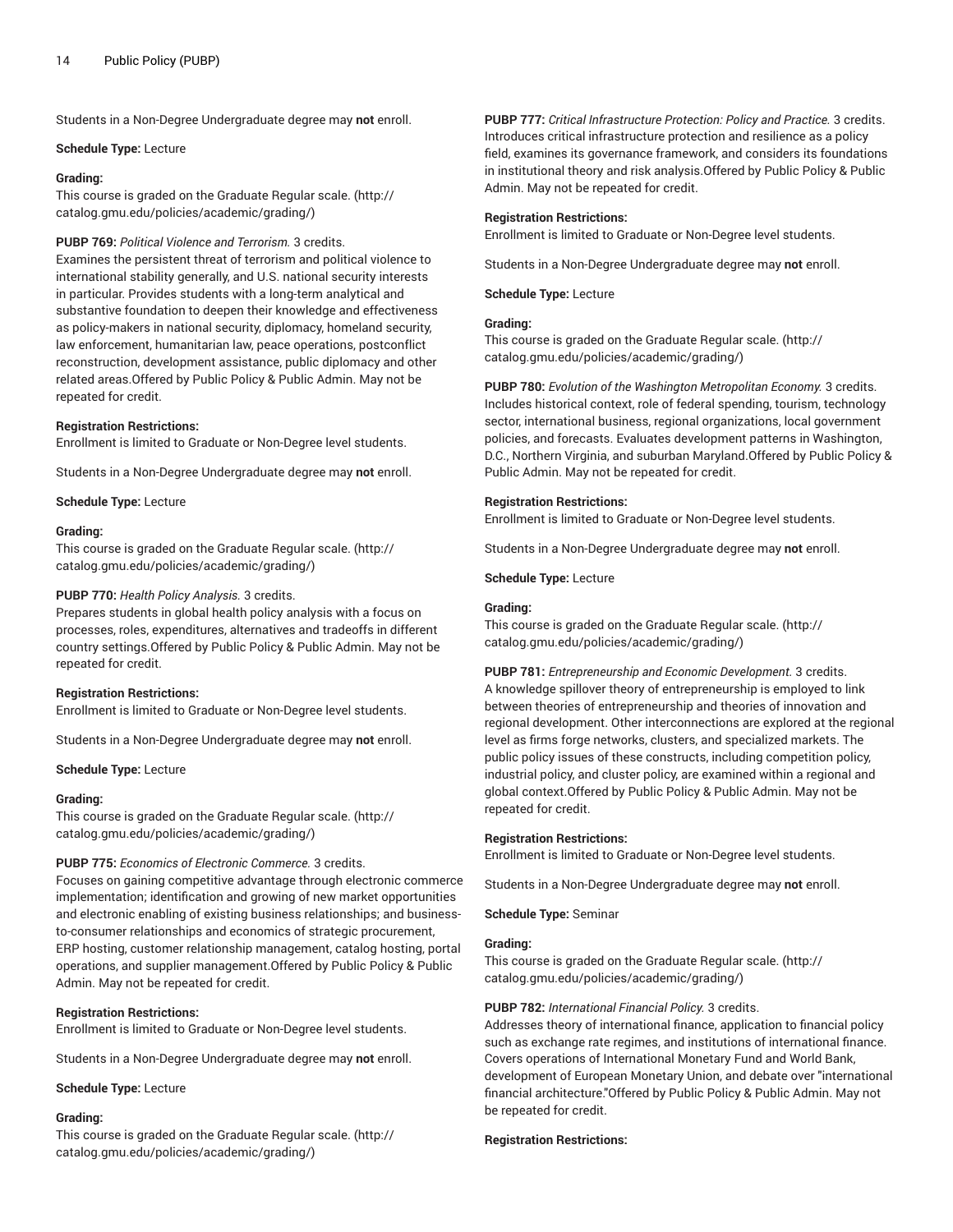Enrollment is limited to Graduate or Non-Degree level students.

Students in a Non-Degree Undergraduate degree may **not** enroll.

#### **Schedule Type:** Lecture

# **Grading:**

This course is graded on the [Graduate Regular scale.](http://catalog.gmu.edu/policies/academic/grading/) [\(http://](http://catalog.gmu.edu/policies/academic/grading/) [catalog.gmu.edu/policies/academic/grading/\)](http://catalog.gmu.edu/policies/academic/grading/)

# **PUBP 783:** *Global Governance.* 3 credits.

Surveys important issues in global governance given changes in contemporary world. Explores dynamics and complexity of formal and informal actors, institutional arrangements, organizations, and roles in process of governance in international sphere. Considers states, governmental and nongovernmental organizations, international regimes, social movements, regional associations, and multinational corporations as actors bearing on transnational authority. Examines various vehicles for international coordination and conflict in terms of relevance and opportunities for global governance.Offered by Public Policy & Public Admin. May not be repeated for credit.

#### **Registration Restrictions:**

Enrollment is limited to Graduate or Non-Degree level students.

Students in a Non-Degree Undergraduate degree may **not** enroll.

**Schedule Type:** Lecture

#### **Grading:**

This course is graded on the [Graduate Regular scale.](http://catalog.gmu.edu/policies/academic/grading/) [\(http://](http://catalog.gmu.edu/policies/academic/grading/) [catalog.gmu.edu/policies/academic/grading/\)](http://catalog.gmu.edu/policies/academic/grading/)

**PUBP 784:** *Entrepreneurship, Economics, and Public Policy.* 3 credits. To demonstrate that global capitalism is a process driven by entrepreneurship, students study the Austrian school of economics, which views capitalism as a process of creative destruction, as well as other economists who emphasize entrepreneurship and change. The course reviews the history of capitalism, focusing on the so-called industrial revolutions in Britain, Germany, Japan, and the United States, and on particular historical and current entrepreneurs.Offered by Public Policy & Public Admin. May not be repeated for credit.

#### **Registration Restrictions:**

Enrollment is limited to Graduate or Non-Degree level students.

Students in a Non-Degree Undergraduate degree may **not** enroll.

**Schedule Type:** Lecture

#### **Grading:**

This course is graded on the [Graduate Regular scale.](http://catalog.gmu.edu/policies/academic/grading/) [\(http://](http://catalog.gmu.edu/policies/academic/grading/) [catalog.gmu.edu/policies/academic/grading/\)](http://catalog.gmu.edu/policies/academic/grading/)

# **PUBP 791:** *Advanced Field Research for Policy: Theory and Method.* 4 credits.

Teaches how to analyze the framing of policy questions and examine culture and organization at group, organizational, interorganizational, and societal levels. Covers case study research, open-ended interviewing, participant-observation, social network analysis, and historical and archival research.Offered by Public Policy & Public Admin. May not be repeated for credit.

# **Registration Restrictions:**

Enrollment is limited to Graduate or Non-Degree level students.

Students in a Non-Degree Undergraduate degree may **not** enroll.

**Schedule Type:** Seminar

# **Grading:**

This course is graded on the [Graduate Regular scale.](http://catalog.gmu.edu/policies/academic/grading/) ([http://](http://catalog.gmu.edu/policies/academic/grading/) [catalog.gmu.edu/policies/academic/grading/](http://catalog.gmu.edu/policies/academic/grading/))

**PUBP 792:** *Advanced Economic Analysis for Policy Research.* 4 credits. Builds analytical skills in economic analysis for policy research for students with competence in elementary calculus. Reviews mathematical techniques and covers consumer theory, demand estimation and forecasting, production theory, cost-benefit analysis, technological change and productivity analysis, growth theory, market structure and competition, game theory, capital budgeting, and public sector's role in the economy.Offered by Public Policy & Public Admin. May not be repeated for credit.

**Recommended Prerequisite:** PUBP 720 or equivalent.

# **Registration Restrictions:**

Enrollment is limited to Graduate or Non-Degree level students.

Students in a Non-Degree Undergraduate degree may **not** enroll.

**Schedule Type:** Seminar

#### **Grading:**

This course is graded on the [Graduate Regular scale.](http://catalog.gmu.edu/policies/academic/grading/) ([http://](http://catalog.gmu.edu/policies/academic/grading/) [catalog.gmu.edu/policies/academic/grading/](http://catalog.gmu.edu/policies/academic/grading/))

# **PUBP 795:** *Final Project.* 1-3 credits.

Project developed drawing on key themes of the program, in consultation with the program director.Offered by Public Policy & Public Admin. May not be repeated for credit.

# **Registration Restrictions:**

Enrollment is limited to Graduate or Non-Degree level students.

Students in a Non-Degree Undergraduate degree may **not** enroll.

**Schedule Type:** Independent Study

# **Grading:**

This course is graded on the [Graduate Special scale. \(http://](http://catalog.gmu.edu/policies/academic/grading/) [catalog.gmu.edu/policies/academic/grading/](http://catalog.gmu.edu/policies/academic/grading/))

# **PUBP 799:** *Master's Thesis.* 1-6 credits.

Individualized section form required. Original research endeavor related to student's program concentration. Research must result in document meeting public policy and university standards.Offered by Public Policy & Public Admin. May be repeated within the degree.

**Recommended Prerequisite:** Degree candidacy in a Public Policy Master's program, completion of required credits of graduate course work, and approval of a thesis proposal by the faculty advisor, two committee members, and the program director.

#### **Registration Restrictions:**

Enrollment is limited to Graduate or Non-Degree level students.

Students in a Non-Degree Undergraduate degree may **not** enroll.

**Schedule Type:** Thesis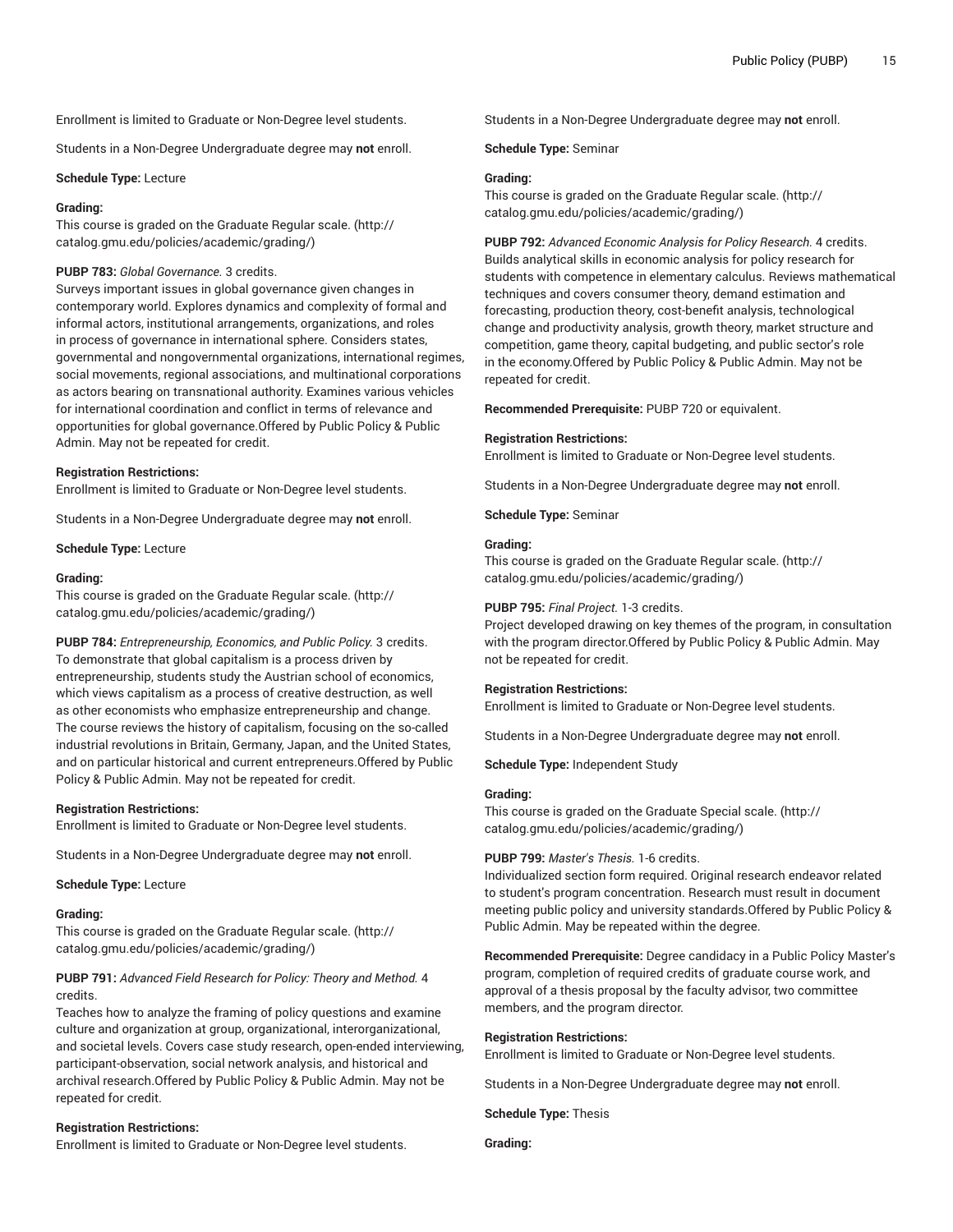This course is graded on the [Satisfactory/No](http://catalog.gmu.edu/policies/academic/grading/) Credit scale. ([http://](http://catalog.gmu.edu/policies/academic/grading/) [catalog.gmu.edu/policies/academic/grading/\)](http://catalog.gmu.edu/policies/academic/grading/)

# **800 Level Courses**

**PUBP 800:** *Culture and Public Policy.* 1-4 credits. Comparative analysis of the role of culture in shaping policy environments and outcomes. Introduces analytical methods for studying culture, including measurement of social and cultural change, surveys, and field studies. Presents major findings and research issues regarding the role of culture in democracy, ethnic and gender relations, economic growth and other policy issues. Focuses on differences among national and regional cultures, and their policy implications.Offered by Public Policy & Public Admin. May not be repeated for credit.

# **Registration Restrictions:**

Enrollment is limited to Graduate level students.

Enrollment limited to students in a Doctor of Philosophy degree.

Enrollment limited to students in the Schar School of Policy and Gov college.

**Schedule Type:** Lecture

# **Grading:**

This course is graded on the [Graduate Regular scale.](http://catalog.gmu.edu/policies/academic/grading/) [\(http://](http://catalog.gmu.edu/policies/academic/grading/) [catalog.gmu.edu/policies/academic/grading/\)](http://catalog.gmu.edu/policies/academic/grading/)

# **PUBP 801:** *Research Design for Public Policy.* 1-4 credits.

Provides an introduction to the theory and practice of research in public policy. Gives students an understanding of issues in the philosophy of science and different approaches to social science research. Provides broad overviews of quantitative and qualitative methodologies, with a major emphasis on research design, including conceptualization, the role of theory, hypothesis generation, inference and bias.Offered by Public Policy & Public Admin. May not be repeated for credit. Equivalent to POGO 801.

**Recommended Prerequisite:** PUPB 720 and PUBP 730, or their equivalents strongly recommended.

# **Registration Restrictions:**

Enrollment is limited to Graduate level students.

Enrollment limited to students in a Doctor of Philosophy degree.

Enrollment limited to students in the Schar School of Policy and Gov college.

# **Schedule Type:** Lecture

#### **Grading:**

This course is graded on the [Graduate Regular scale.](http://catalog.gmu.edu/policies/academic/grading/) [\(http://](http://catalog.gmu.edu/policies/academic/grading/) [catalog.gmu.edu/policies/academic/grading/\)](http://catalog.gmu.edu/policies/academic/grading/)

# **PUBP 802:** *The Logic of Policy Inquiry.* 1-4 credits.

Defines policy research problems, questions, and hypotheses. Explores modes of policy research, analysis, and rhetoric, including interdisciplinary research strategies. Uses information sources to emphasize written communication of policy research results. Also discusses professional practice issues.Offered by Public Policy & Public Admin. May not be repeated for credit.

# **Registration Restrictions:**

Enrollment is limited to Graduate level students.

Enrollment limited to students in a Doctor of Philosophy degree.

Enrollment limited to students in the Schar School of Policy and Gov college.

# **Schedule Type:** Lecture

# **Grading:**

This course is graded on the [Graduate Regular scale.](http://catalog.gmu.edu/policies/academic/grading/) ([http://](http://catalog.gmu.edu/policies/academic/grading/) [catalog.gmu.edu/policies/academic/grading/](http://catalog.gmu.edu/policies/academic/grading/))

**PUBP 804:** *Multivariate Statistical Analysis in Public Policy.* 4 credits. Explores multivariate techniques of contingency table analysis, reliability and validity assessment, factor analysis and scaling, multivariate regression and path analysis, analysis of variance and covariance, and other selected multivariate techniques. Emphasizes applying these techniques to real policy data using sophisticated statistical packages.Offered by Public Policy & Public Admin. May not be repeated for credit.

# **Registration Restrictions:**

**Required Prerequisites:** (POGO 511<sup>B-</sup> or 511<sup>XS</sup>). B- Requires minimum grade of B-.

XS Requires minimum grade of XS.

Enrollment is limited to Graduate level students.

Enrollment limited to students in a Doctor of Philosophy degree.

Enrollment limited to students in the Schar School of Policy and Gov college.

# **Schedule Type:** Lecture

#### **Grading:**

This course is graded on the [Graduate Regular scale.](http://catalog.gmu.edu/policies/academic/grading/) ([http://](http://catalog.gmu.edu/policies/academic/grading/) [catalog.gmu.edu/policies/academic/grading/](http://catalog.gmu.edu/policies/academic/grading/))

**PUBP 805:** *Foundations of Social Science for Public Policy.* 4 credits. Grounds doctoral students in core concepts of political science and economics through critical analysis of classic sources, old and new. Topics may include theory of the state, state-market relations, democratic governance, markets and economic institutions, and other relevant frameworks for public policy research.Offered by Public Policy & Public Admin. May not be repeated for credit.

**Recommended Prerequisite:** PUBP 730 or equivalent.

#### **Registration Restrictions:**

Enrollment is limited to Graduate level students.

Enrollment limited to students in a Doctor of Philosophy degree.

Enrollment limited to students in the Schar School of Policy and Gov college.

#### **Schedule Type:** Lecture

# **Grading:**

This course is graded on the [Graduate Regular scale.](http://catalog.gmu.edu/policies/academic/grading/) ([http://](http://catalog.gmu.edu/policies/academic/grading/) [catalog.gmu.edu/policies/academic/grading/](http://catalog.gmu.edu/policies/academic/grading/))

**PUBP 806:** *Advanced Management Science for Public Organizations.* 3 credits.

Primary emphasis is to understand techniques of operations research and management science, cost benefits, and cost effectiveness for public policy decision making. Some familiarity with elementary calculus and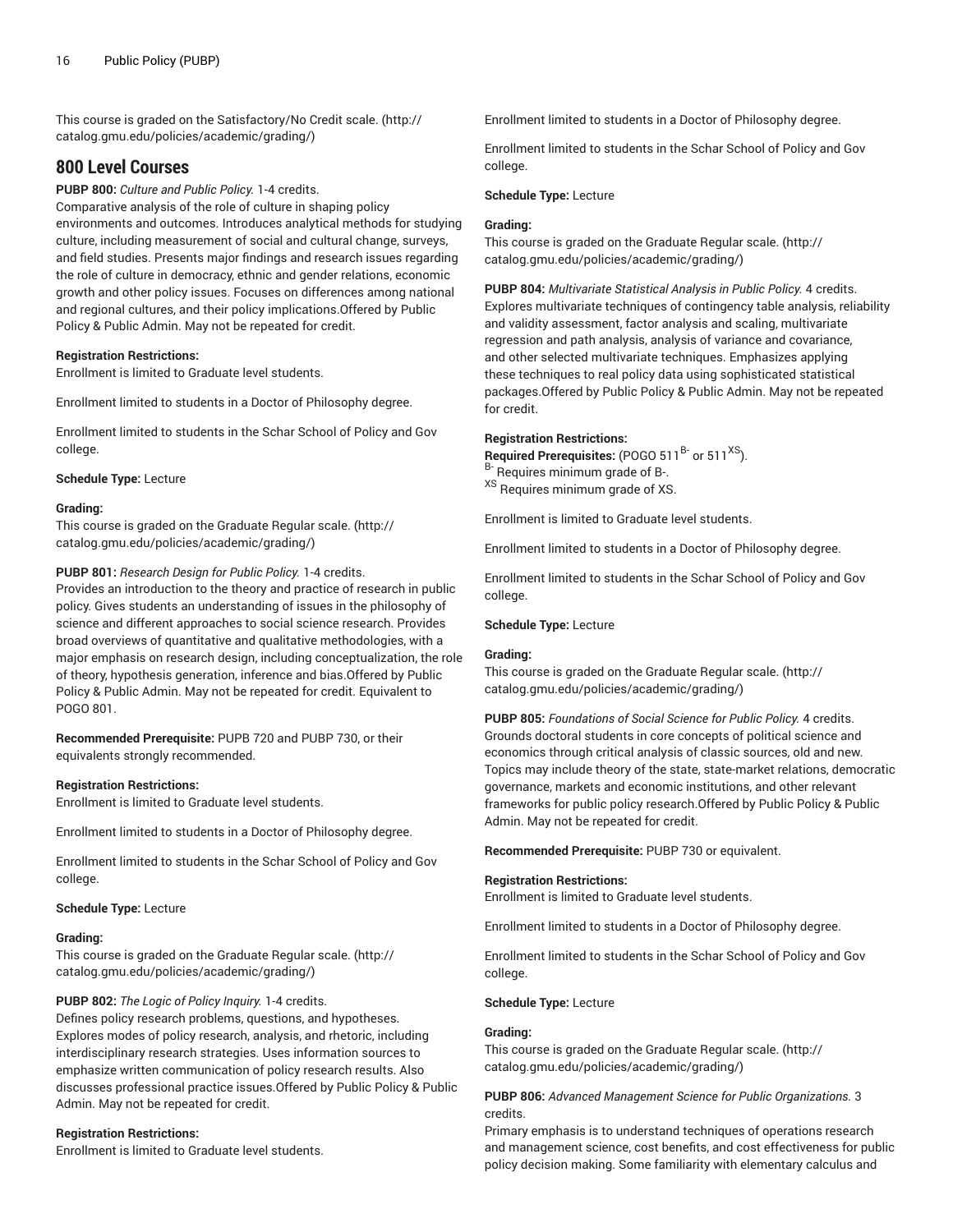linear algebra helps with understanding mathematical basis of algorithms used to solve models, and reliability and validity of these techniques. Case studies and computer solutions help students understand when and how to use OR models.Offered by Public Policy & Public Admin. May not be repeated for credit.

**Recommended Prerequisite:** PUBP 712 or equivalent.

# **Registration Restrictions:**

Enrollment is limited to Graduate level students.

Enrollment limited to students in a Doctor of Philosophy degree.

Enrollment limited to students in the Schar School of Policy and Gov college.

**Schedule Type:** Lecture

#### **Grading:**

This course is graded on the [Graduate Regular scale.](http://catalog.gmu.edu/policies/academic/grading/) [\(http://](http://catalog.gmu.edu/policies/academic/grading/) [catalog.gmu.edu/policies/academic/grading/\)](http://catalog.gmu.edu/policies/academic/grading/)

**PUBP 810:** *Regional Development and Transportation Policy.* 4 credits. Introduces and critiques theory and methods used in regional and transportation policy analysis. Explores central place, growth pole, and economic base theories as well as other theoretical constructs used in regional policy analysis. Introduces and examines methodological tools such as regional econometric modeling, multiobjective programming, shift-share analysis, economic base analysis, location quotient analysis, and input-output analysis. Examines selected regional and transportation public issues using theoretical and methodological constructs.Offered by Public Policy & Public Admin. May not be repeated for credit.

# **Registration Restrictions:**

Enrollment is limited to Graduate level students.

Enrollment limited to students in a Doctor of Philosophy degree.

Enrollment limited to students in the Schar School of Policy and Gov college.

#### **Schedule Type:** Seminar

#### **Grading:**

This course is graded on the [Graduate Regular scale.](http://catalog.gmu.edu/policies/academic/grading/) [\(http://](http://catalog.gmu.edu/policies/academic/grading/) [catalog.gmu.edu/policies/academic/grading/\)](http://catalog.gmu.edu/policies/academic/grading/)

# **PUBP 811:** *Applied Methods in Regional Development and Transportation Policy.* 4 credits.

Students develop research papers that investigate aspect of regional and transportation policy, with goal of producing publishable papers. Students are expected to prepare two-page proposal followed by detailed proposal and finally, completed paper. Each is critiqued in the seminar, which is organized to conform to process of review and critique. Instructor works with students individually as well as in seminar sessions.Offered by Public Policy & Public Admin. May not be repeated for credit.

#### **Registration Restrictions:**

Enrollment is limited to Graduate level students.

Enrollment limited to students in a Doctor of Philosophy degree.

Enrollment limited to students in the Schar School of Policy and Gov college.

#### **Schedule Type:** Seminar

#### **Grading:**

This course is graded on the [Graduate Regular scale.](http://catalog.gmu.edu/policies/academic/grading/) ([http://](http://catalog.gmu.edu/policies/academic/grading/) [catalog.gmu.edu/policies/academic/grading/](http://catalog.gmu.edu/policies/academic/grading/))

**PUBP 817:** *Policy Research Topics: Transportation Policy.* 3 credits. Research workshop examining development of policy research and relevant methodologies linked directly to faculty and student interests. Students identify cutting-edge policy concerns and execute research program. The 4-credit version of course requires discussion section and research laboratory.Offered by Public Policy & Public Admin. May not be repeated for credit.

#### **Specialized Designation:** Topic Varies

# **Registration Restrictions:**

Enrollment is limited to Graduate level students.

Enrollment limited to students in a Doctor of Philosophy degree.

Enrollment limited to students in the Schar School of Policy and Gov college.

#### **Schedule Type:** Lecture

# **Grading:**

This course is graded on the [Graduate Regular scale.](http://catalog.gmu.edu/policies/academic/grading/) ([http://](http://catalog.gmu.edu/policies/academic/grading/) [catalog.gmu.edu/policies/academic/grading/](http://catalog.gmu.edu/policies/academic/grading/))

# **PUBP 820:** *Technology, Science, and Innovation: Institutions and Governance.* 4 credits.

Explores how political and economic institutions and cultural values shape pace, direction, costs, and benefits of technological innovation and scientific research. Special emphasis on interaction between national institutions, and values and processes of globalization.Offered by Public Policy & Public Admin. May not be repeated for credit.

# **Registration Restrictions:**

Enrollment is limited to Graduate level students.

Enrollment limited to students in a Doctor of Philosophy degree.

Enrollment limited to students in the Schar School of Policy and Gov college.

# **Schedule Type:** Seminar

#### **Grading:**

This course is graded on the [Graduate Regular scale.](http://catalog.gmu.edu/policies/academic/grading/) ([http://](http://catalog.gmu.edu/policies/academic/grading/) [catalog.gmu.edu/policies/academic/grading/](http://catalog.gmu.edu/policies/academic/grading/))

# **PUBP 821:** *Analytic Methods for Technology, Science, and Innovation Policy.* 4 credits.

Covers major methodological approaches to study of technology, science, innovation, and public policy. Focuses on analytical inputs to policy making, and assesses practical consequences in such areas as security, energy, environment, and health.Offered by Public Policy & Public Admin. May not be repeated for credit.

# **Registration Restrictions:**

Enrollment is limited to Graduate level students.

Enrollment limited to students in a Doctor of Philosophy degree.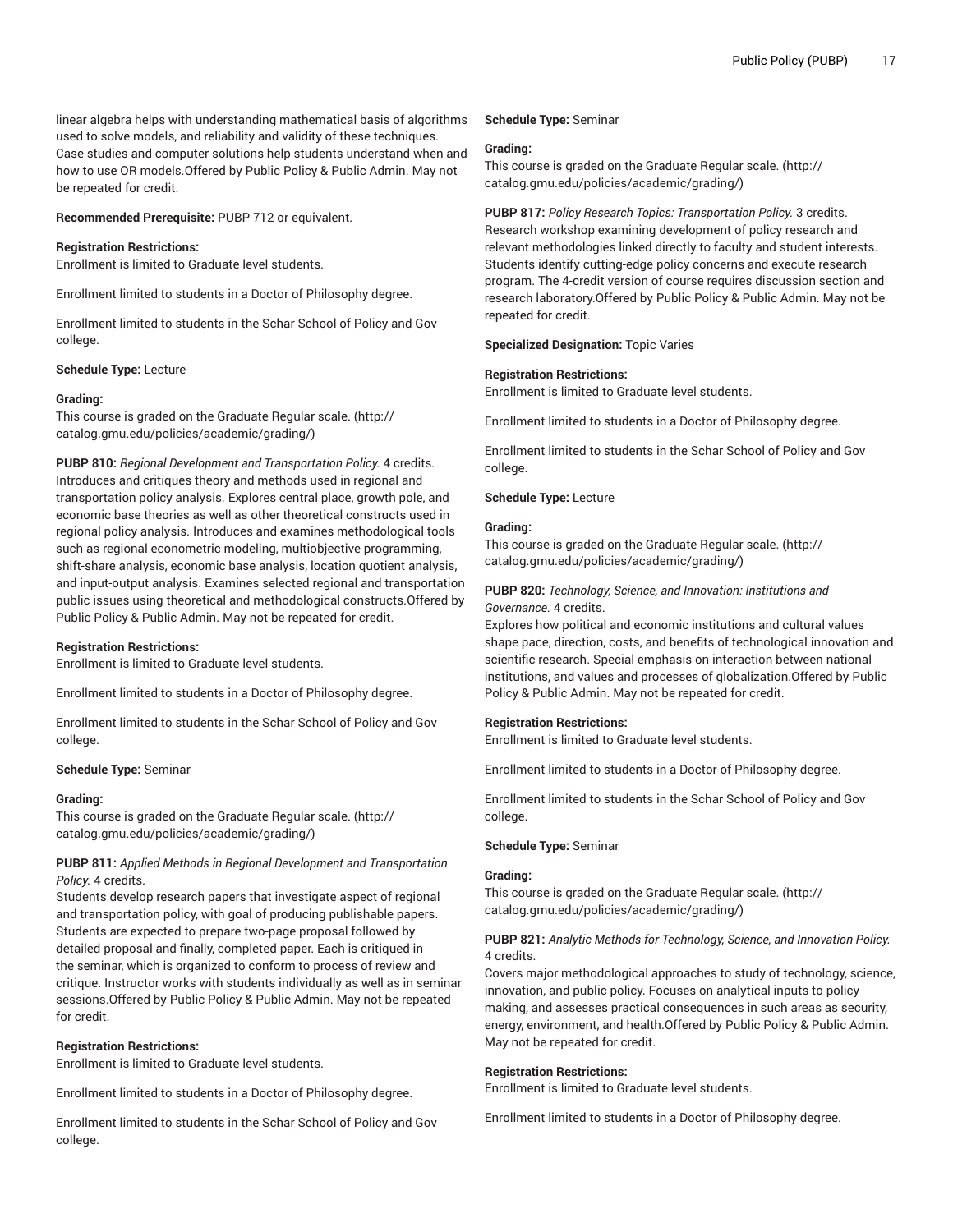Enrollment limited to students in the Schar School of Policy and Gov college.

# **Schedule Type:** Seminar

# **Grading:**

This course is graded on the [Graduate Regular scale.](http://catalog.gmu.edu/policies/academic/grading/) [\(http://](http://catalog.gmu.edu/policies/academic/grading/) [catalog.gmu.edu/policies/academic/grading/\)](http://catalog.gmu.edu/policies/academic/grading/)

# **PUBP 830:** *Comparative Socioeconomic Policy.* 1-4 credits.

Throughout the past century, numerous socioeconomic theories have competed for primacy. This course compares, contrasts, and analyzes some of the leading socioeconomic theories and policies and places them in a global context. The role of these theories in shaping current public policy is explored.Offered by Public Policy & Public Admin. May not be repeated for credit. Equivalent to ECON 676.

#### **Registration Restrictions:**

Enrollment is limited to Graduate level students.

Enrollment limited to students in a Doctor of Philosophy degree.

Enrollment limited to students in the Schar School of Policy and Gov college.

**Schedule Type:** Lecture

#### **Grading:**

This course is graded on the [Graduate Regular scale.](http://catalog.gmu.edu/policies/academic/grading/) [\(http://](http://catalog.gmu.edu/policies/academic/grading/) [catalog.gmu.edu/policies/academic/grading/\)](http://catalog.gmu.edu/policies/academic/grading/)

# **PUBP 833:** *Topics in Public Policy.* 1-4 credits.

Focuses on selected topics in public policy not covered in fixed-content public policy courses.Offered by Public Policy & Public Admin. May be repeated within the term for a maximum 9 credits.

# **Specialized Designation:** Topic Varies

# **Registration Restrictions:**

Enrollment is limited to Graduate level students.

Enrollment limited to students in a Doctor of Philosophy degree.

Enrollment limited to students in the Schar School of Policy and Gov college.

**Schedule Type:** Lec/Sem #1, Lec/Sem #2, Lec/Sem #3, Lec/Sem #4, Lec/ Sem #5, Lec/Sem #6, Lec/Sem #7, Lec/Sem #8, Lec/Sem #9, Lecture, Sem/Lec #10, Sem/Lec #11, Sem/Lec #12, Sem/Lec #13, Sem/Lec #14, Sem/Lec #15, Sem/Lec #16, Sem/Lec #17, Sem/Lec #18

# **Grading:**

This course is graded on the [Graduate Regular scale.](http://catalog.gmu.edu/policies/academic/grading/) [\(http://](http://catalog.gmu.edu/policies/academic/grading/) [catalog.gmu.edu/policies/academic/grading/\)](http://catalog.gmu.edu/policies/academic/grading/)

**PUBP 834:** *Entrepreneurship, Growth, and Public Policy.* 1-4 credits. Focuses on a closer consonance among entrepreneurship, geography, and economic growth. Studies the creation and incubation of new knowledge and features three theoretical fields: the new growth theory; the new economic geography; and the new economics of innovation. Develops a knowledge spillover theory of entrepreneurship. Examines public policy issues arising from these constructs, including competition, within a regional and global context.Offered by Public Policy & Public Admin. May not be repeated for credit.

# **Registration Restrictions:**

Enrollment is limited to Graduate level students.

Enrollment limited to students in a Doctor of Philosophy degree.

Enrollment limited to students in the Schar School of Policy and Gov college.

**Schedule Type:** Seminar

# **Grading:**

This course is graded on the [Graduate Regular scale.](http://catalog.gmu.edu/policies/academic/grading/) ([http://](http://catalog.gmu.edu/policies/academic/grading/) [catalog.gmu.edu/policies/academic/grading/](http://catalog.gmu.edu/policies/academic/grading/))

**PUBP 835:** *Entrepreneurship, Creativity, and Innovation.* 1-4 credits. Provides multidisciplinary foundation for the study of entrepreneurship, creativity, and innovation, and their effects on regional and national economic growth. Draws from seminal thinkers and emphasizes creativity and innovation. Examines how organizational change, institutional structure, and geographic clustering drive the development of regional and national economies. Explores these issues through the lens of the three Ts of economic growth: technology, talent, and tolerance.Offered by Public Policy & Public Admin. May not be repeated for credit.

# **Registration Restrictions:**

Enrollment is limited to Graduate level students.

Enrollment limited to students in a Doctor of Philosophy degree.

Enrollment limited to students in the Schar School of Policy and Gov college.

# **Schedule Type:** Seminar

#### **Grading:**

This course is graded on the [Graduate Regular scale.](http://catalog.gmu.edu/policies/academic/grading/) ([http://](http://catalog.gmu.edu/policies/academic/grading/) [catalog.gmu.edu/policies/academic/grading/](http://catalog.gmu.edu/policies/academic/grading/))

# **PUBP 840:** *U.S. Policy-Making Institutions.* 4 credits.

Examines major institutions that formulate and implement policy at national level. Emphasizes presidency, Congress, and executive branch bureaucracies. Also considers agenda-building institutions such as media, interest groups, political parties, and elections.Offered by Public Policy & Public Admin. May not be repeated for credit. Equivalent to POGO 840, PUAD 840.

# **Registration Restrictions:**

Enrollment is limited to Graduate level students.

Enrollment limited to students in a Doctor of Philosophy degree.

Enrollment limited to students in the Schar School of Policy and Gov college.

#### **Schedule Type:** Seminar

#### **Grading:**

This course is graded on the [Graduate Regular scale.](http://catalog.gmu.edu/policies/academic/grading/) ([http://](http://catalog.gmu.edu/policies/academic/grading/) [catalog.gmu.edu/policies/academic/grading/](http://catalog.gmu.edu/policies/academic/grading/))

# **PUBP 841:** *U.S. Policy-Making Processes.* 4 credits.

Analyzes major U.S. public policy processes. Attention to major instruments for implementing policy, including regulation, grants, tax policy, and market-based mechanisms; and how different methodologies are appropriate for understanding aspects of policy inquiry. Covers ethical and accountability aspects of policy, including federalism,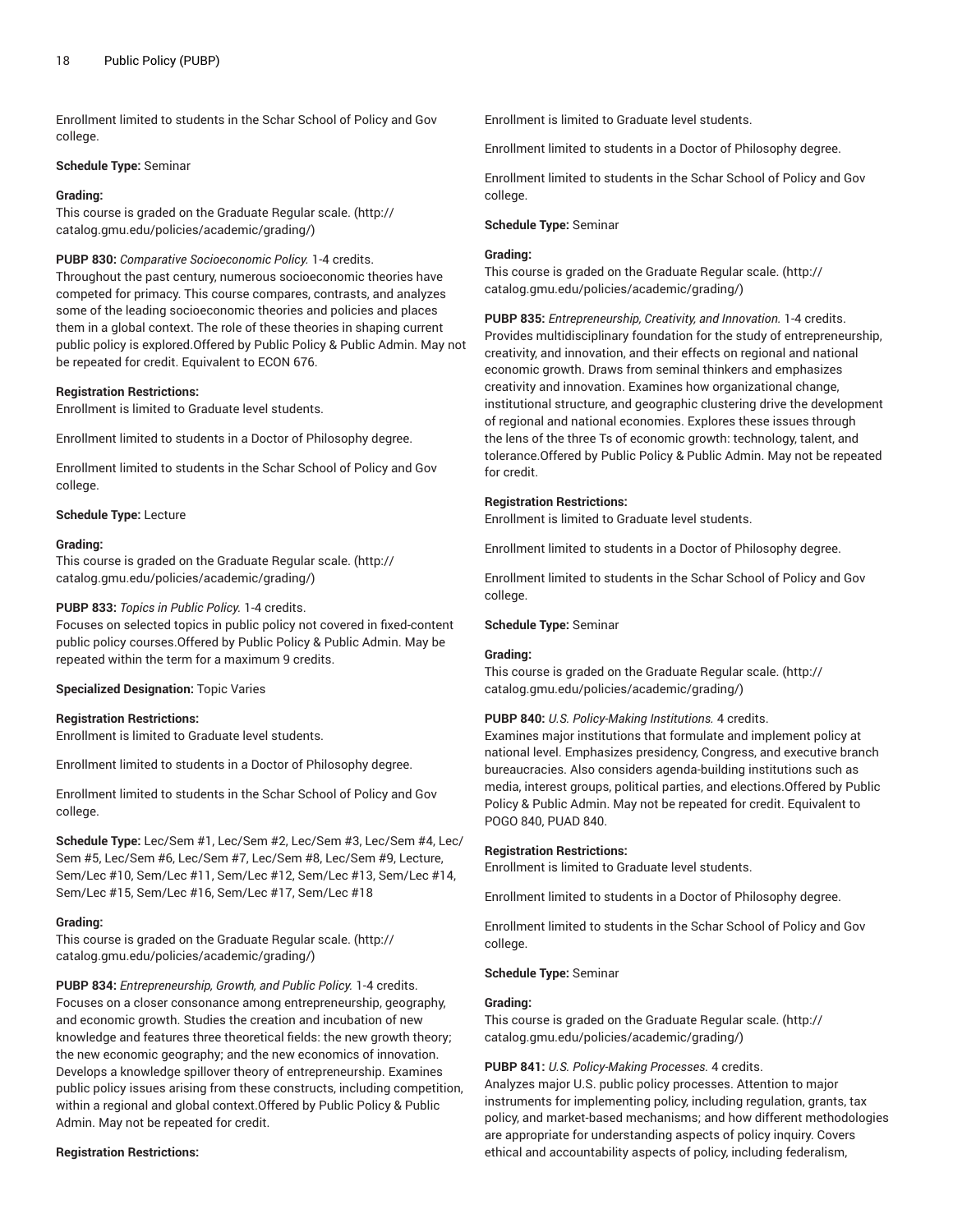intergovernmental relations, and state and local governance.Offered by Public Policy & Public Admin. May not be repeated for credit. Equivalent to POGO 841, PUAD 841.

# **Registration Restrictions:**

Enrollment is limited to Graduate level students.

Enrollment limited to students in a Doctor of Philosophy degree.

Enrollment limited to students in the Schar School of Policy and Gov college.

#### **Schedule Type:** Seminar

#### **Grading:**

This course is graded on the [Graduate Regular scale.](http://catalog.gmu.edu/policies/academic/grading/) [\(http://](http://catalog.gmu.edu/policies/academic/grading/) [catalog.gmu.edu/policies/academic/grading/\)](http://catalog.gmu.edu/policies/academic/grading/)

#### **PUBP 860:** *Social Theory, Culture, and Public Policy.* 4 credits.

Covers major social and cultural theories that underlie public policies. Selections from classical and contemporary social theorists relevant to studying social change, social capital, and social organization. Focuses on interplay among culture, social institutions, social processes, and policy.Offered by Public Policy & Public Admin. May not be repeated for credit.

#### **Registration Restrictions:**

Enrollment is limited to Graduate level students.

Enrollment limited to students in a Doctor of Philosophy degree.

Enrollment limited to students in the Schar School of Policy and Gov college.

#### **Schedule Type:** Seminar

#### **Grading:**

This course is graded on the [Graduate Regular scale.](http://catalog.gmu.edu/policies/academic/grading/) [\(http://](http://catalog.gmu.edu/policies/academic/grading/) [catalog.gmu.edu/policies/academic/grading/\)](http://catalog.gmu.edu/policies/academic/grading/)

#### **PUBP 861:** *Culture and Social Policy Analysis.* 4 credits.

Applies social and cultural theories to policy topics, including methodological approaches and empirical studies. Emphasizes linkage between theory and empirical research, and methods appropriate for social policy study. Policy topics may include poverty and inequality, family, education, crime and corruption, immigration, and health.Offered by Public Policy & Public Admin. May not be repeated for credit.

#### **Registration Restrictions:**

Enrollment is limited to Graduate level students.

Enrollment limited to students in a Doctor of Philosophy degree.

Enrollment limited to students in the Schar School of Policy and Gov college.

#### **Schedule Type:** Seminar

#### **Grading:**

This course is graded on the [Graduate Regular scale.](http://catalog.gmu.edu/policies/academic/grading/) [\(http://](http://catalog.gmu.edu/policies/academic/grading/) [catalog.gmu.edu/policies/academic/grading/\)](http://catalog.gmu.edu/policies/academic/grading/)

# **PUBP 862:** *Institutional Analysis and Policy.* 4 credits.

Policy analysts are increasingly cognizant of the influence of societal institutions in shaping public policy, not only in terms of policy design, but also as a determinant of implementation. This course reviews the growing literature regarding institutional analysis; furthermore,

it considers the ways in which institutions help shape the policies that emerge within a given society and the context by which they are evaluated.Offered by Public Policy & Public Admin. May not be repeated for credit.

#### **Registration Restrictions:**

Enrollment is limited to Graduate level students.

Enrollment limited to students in a Doctor of Philosophy degree.

Enrollment limited to students in the Schar School of Policy and Gov college.

#### **Schedule Type:** Seminar

#### **Grading:**

This course is graded on the [Graduate Regular scale.](http://catalog.gmu.edu/policies/academic/grading/) ([http://](http://catalog.gmu.edu/policies/academic/grading/) [catalog.gmu.edu/policies/academic/grading/](http://catalog.gmu.edu/policies/academic/grading/))

**PUBP 870:** *Organizational and Policy Aspects of Informatics.* 1-4 credits. Examines effects of informatics on national and international policy; setting international policy on informatics; ethical and social change in governments and organizations; shaping national policy in informatics; industry growth; and research methods from various scientific disciplines.Offered by Public Policy & Public Admin. May not be repeated for credit.

#### **Registration Restrictions:**

Enrollment is limited to Graduate level students.

Enrollment limited to students in a Doctor of Philosophy degree.

Enrollment limited to students in the Schar School of Policy and Gov college.

#### **Schedule Type:** Lecture

# **Grading:**

This course is graded on the [Graduate Regular scale.](http://catalog.gmu.edu/policies/academic/grading/) ([http://](http://catalog.gmu.edu/policies/academic/grading/) [catalog.gmu.edu/policies/academic/grading/](http://catalog.gmu.edu/policies/academic/grading/))

# **PUBP 871:** *Organizational and Information Technology Challenges of the Knowledge Society.* 4 credits.

Explores links of policy, managing organizations, and information technologies in postmodern era. Includes issues related to contradictions among conventional models of organizational and process design, policy and regulatory structures, ideologies, and information technologies. Provides framework for becoming a sophisticated analyst of policy, organizations, and information technology.Offered by Public Policy & Public Admin. May not be repeated for credit.

#### **Recommended Prerequisite:** PUBP 870.

#### **Registration Restrictions:**

Enrollment is limited to Graduate level students.

Enrollment limited to students in a Doctor of Philosophy degree.

Enrollment limited to students in the Schar School of Policy and Gov college.

#### **Schedule Type:** Seminar

# **Grading:**

This course is graded on the [Graduate Regular scale.](http://catalog.gmu.edu/policies/academic/grading/) ([http://](http://catalog.gmu.edu/policies/academic/grading/) [catalog.gmu.edu/policies/academic/grading/](http://catalog.gmu.edu/policies/academic/grading/))